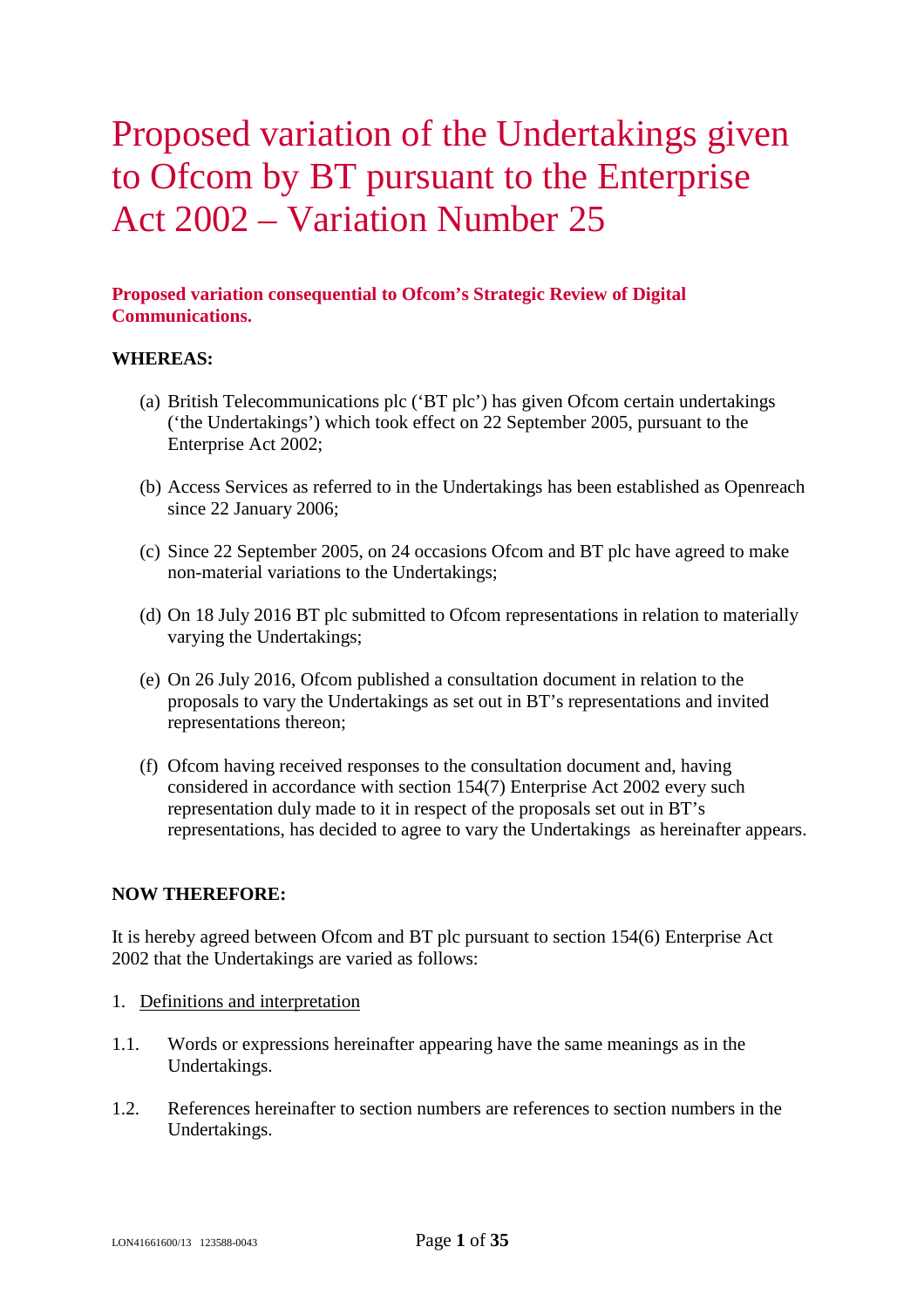## 2. Variations to the Undertakings

- 2.1. The sentence immediately prior to Section 1 is amended by inserting "plc" after the word "BT" and before the word "hereby".
- 2.2. Section 1.2 is amended by deleting the number "13" and inserting in its stead the number "5".
- 2.3. Section 2.1 "Definitions" is amended by deleting the following definitions:

"Alternative Communications Provider Operational Area"; "AS"; "AS CEO"; "AS Headquarters Management Team"; "AS Management Board"; "Associated Services"; "Backhaul Extension Service"; "Backhaul Product"; "BT Wholesale"; "Carrier Price List"; "Communications Provider Operational Area"; "Customer Service Record"; "Customer Side Record"; "DataStream"; "Downstream Divisions"; "EAB"; "EAO"; "Equipment"; "Equivalence of Inputs"; "Estimated Space Availability Details"; "Exchange"; "Featureline"; "FTTC Passive Inputs"; "IBMC"; "IPStream"; "IPStream Connect"; "ITU"; "KPIs": "MDF Site": "Measured Products"; "Metallic Path Facility"; "Migration Process"; "NGA Statement"; "NGN"; "Partial Private Circuit"; "Physical Layer Information"; "Primary Accounting Documents"; "Proactive Review"; "Ready to Mass Migrate"; "Residential Customer";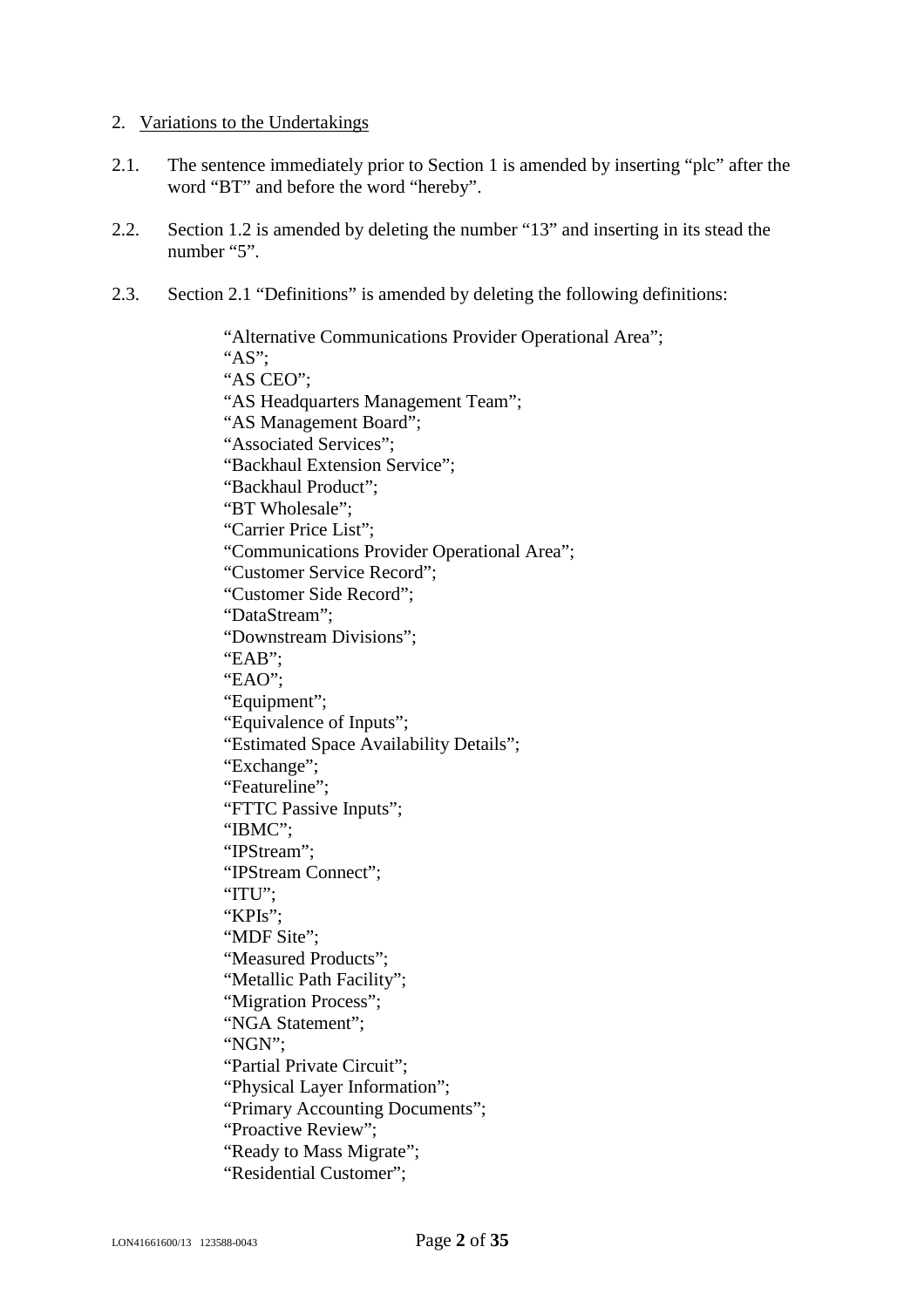"RFS Date"; "Service Level Information"; "Shared Metallic Path Facility"; "Sub Loop Unbundling"; "Supply Side Record"; "TILLAP"; "TILLBP"; "Upstream Division(s)"; "User Access Control"; "Vacation Exchange"; "Wholesale Calls"; "Wholesale End to End Ethernet Service"; "Wholesale Extension Service"; "Wholesale Extension Service Access Product"; and "Wholesale Extension Service Backhaul Product".

2.4. Section 2.1 "Definitions" is amended by adding the following new definitions:

""Accounting Methodology Documents" means that term as defined in Condition 13A.37 in Part 3, Schedule 1, Annex 29 of the Notification to BT under sections 48(1) and 79(4) of the Communications Act 2003, and dated 26 June 2014."

""AOP" means the annual operating plan as more particularly described in Part B of the Governance Protocol."

""BT Group plc CEO" means the Chief Executive Officer of BT Group plc."

""BT Group plc CFO" means the Group Finance Director of BT Group plc."

""BT plc" means British Telecommunications plc whose registered company number is 1800000."

""BT's Downstream Divisions" means BT's divisions downstream of Openreach which provide products and services to non-BT Communications Providers and to End-Users. For the avoidance of doubt, this excludes BTTSO and BTNI."

""BTTSO" means BT Technology, Service and Operations" which is the division of BT with that designation which is BT's internal service division responsible for operating BT's networks, platforms and IT, systems and successors to that division."

""Confidential Phase" means the phase of the Customer Consultation Process which bears that name and which is so described in the Customer Consultation Process."

""Customer Consultation Process" means the process by which Openreach will consult with Communications Providers as set out in Part D of the Governance Protocol."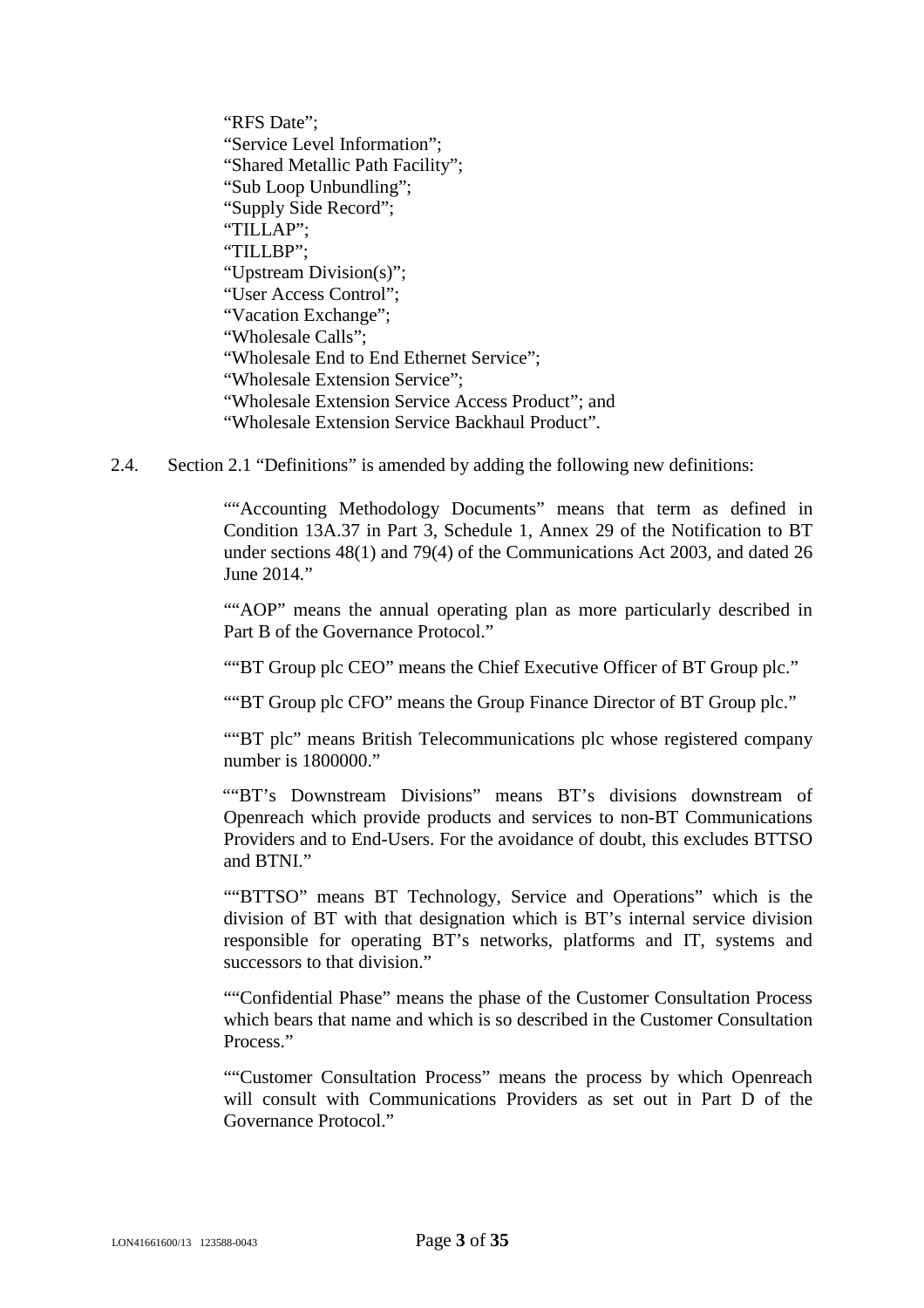""EMP" means the Equivalence Management Platform, a BT system providing Communications Providers with access to BT's ordering, procurement, fault reporting and other OSS."

""Governance Protocol" means the Governance Protocol set out in Annex 1 to these Undertakings."

""MTP" means the medium term plan, covering multiple years, as more particularly described in Part B of the Governance Protocol."

""OCC" means the Openreach Compliance Committee which is a committee established by the Openreach Board with the role of reviewing compliance by Openreach with these Undertakings and the Governance Protocol."

""OOCC" means the Office of the OCC, being the support staff serving the OCC."

""Openreach" means the division of BT plc referred to in these Undertakings as Openreach, the scope of which is defined in Section 3 of these Undertakings."

""Openreach Board" means the committee of the BT plc board with delegated authority to operate Openreach subject to the terms of the Governance Protocol."

""Openreach CEO" means the Chief Executive Officer of Openreach."

""Openreach CFO" means the Chief Financial Officer of Openreach."

""Openreach Executive" means the senior management team of Openreach, comprising the Openreach CEO and his/her direct reports."

""Openreach Headquarter Management Team" comprises the Openreach CEO and those of his direct reports based in the same city as the Openreach CEO, that city at the date these Undertakings take effect being London."

""Passive Infrastructure Access Products" means products which consist of elements of the Physical Layer of BT's Access Network and/or the Physical Layer of BT's Backhaul Network and including products such as dark fibre, and duct and/or pole access."

2.5. In section 2.1 "Definitions", the following definitions are amended as follows:

"BT" is amended by deleting the word "including" and by deleting the word "1989" and inserting in its stead the word "2006";

"BT Active FTTC Product" is amended by deleting the word "AS" and inserting in its stead the word "Openreach";

"BT Active FTTP Product" is amended by deleting the word "AS" and inserting in its stead the word "Openreach" and by deleting:  $\boldsymbol{\omega}$  .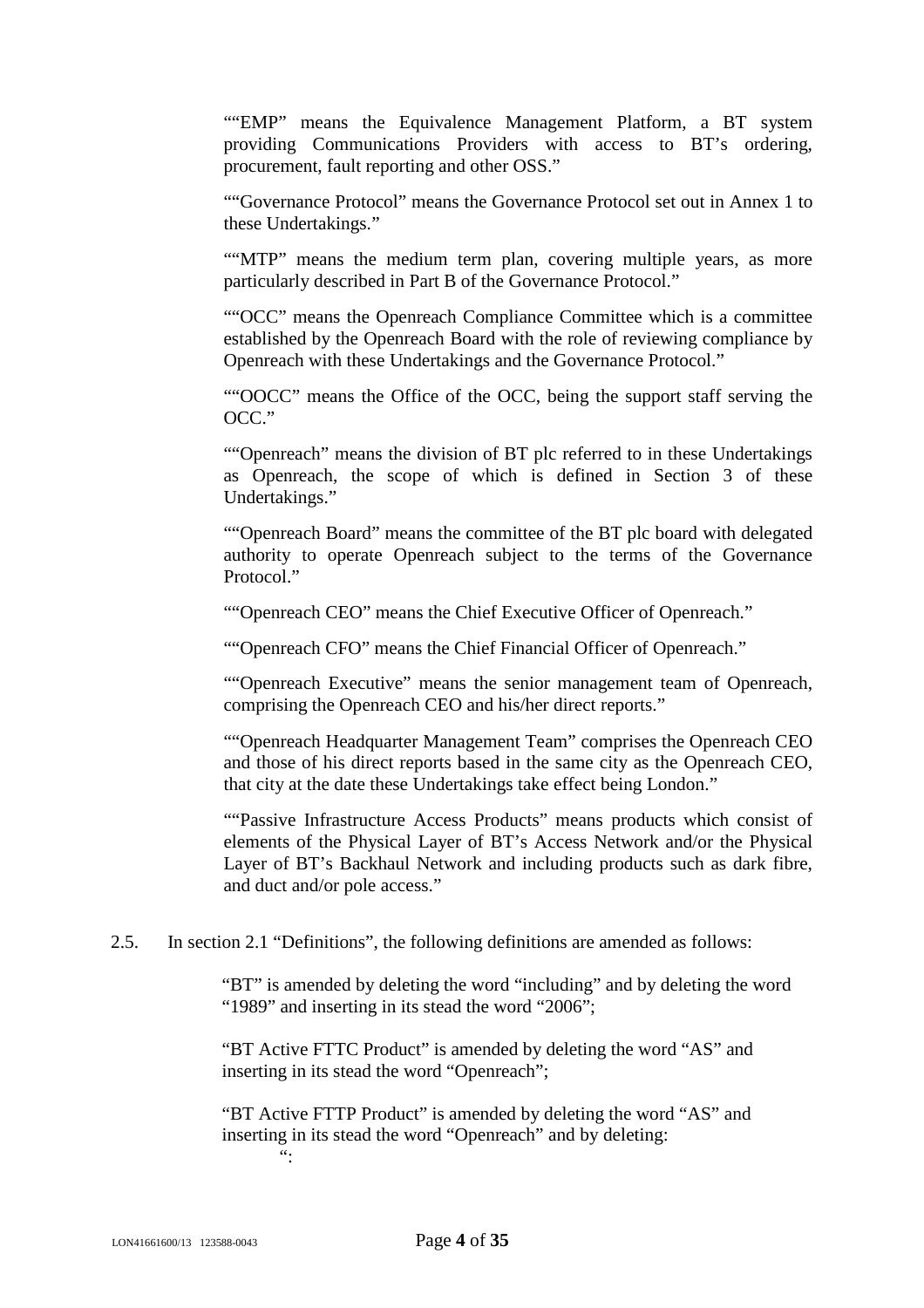- (i) falling within section 5.4 (d), or section 5.5 (c), (d) or (e); or
- $(ii)$  "

"Code of Practice" is amended by deleting the number "9" and inserting in its stead the number "4";

"Commercial Information" is amended inserting the word "or" at the end of subsection (e) and by deleting the words "or other products and services to which Equivalence of Inputs applies; or in the case of sections 6.10.3 and 6.13 and 6.14 relating to products and services described in section 6.1.2:" and by deleting (starting at the end of subsection (f)):

"or

(g) network coverage and capabilities,";

"Commercial Policy" is amended by inserting the word "or" at the end of subsection (f) and by deleting the words "or, in the case of section 8.6, relating to products and services described in section 6.1.2," and by deleting (starting at the end of subsection (g):

"or

(h) network coverage and capabilities";

"Communications Provider" is amended by deleting the word "BT" and inserting in its stead the words "BT's Downstream Divisions";

"Level 1 Systems Separation" is amended by deleting the words "Operational Support Systems" and inserting "OSS" in their stead;

"Local Access Node" is amended by inserting the words "by means of an Access Network" after the word "End-Users";

"Management Information Systems" is amended by deleting the words "Management Information Systems" and inserting in their stead "MIS";

"MSAN" is amended by deleting the words "in BT's NGN";

"Operational Support Systems" is amended by deleting the words "Operational Support Systems" and inserting in their stead "OSS" and by inserting the words "operational support systems being" after the word "means";

"UK Combined Code on Corporate Governance" is amended by inserting the word "Code" after the word "Governance deleting the words "Combined Code on" and by deleting the words "July 2003" and by inserting the words "September 2014" in their stead.

- 2.6. Sections 3, 4, 6, 7, 8, 10, 11, and 12 are deleted.
- 2.7. Sections 5 is deleted and replaced in its entirety by the version of Section 3 set out in Annex A of this Variation.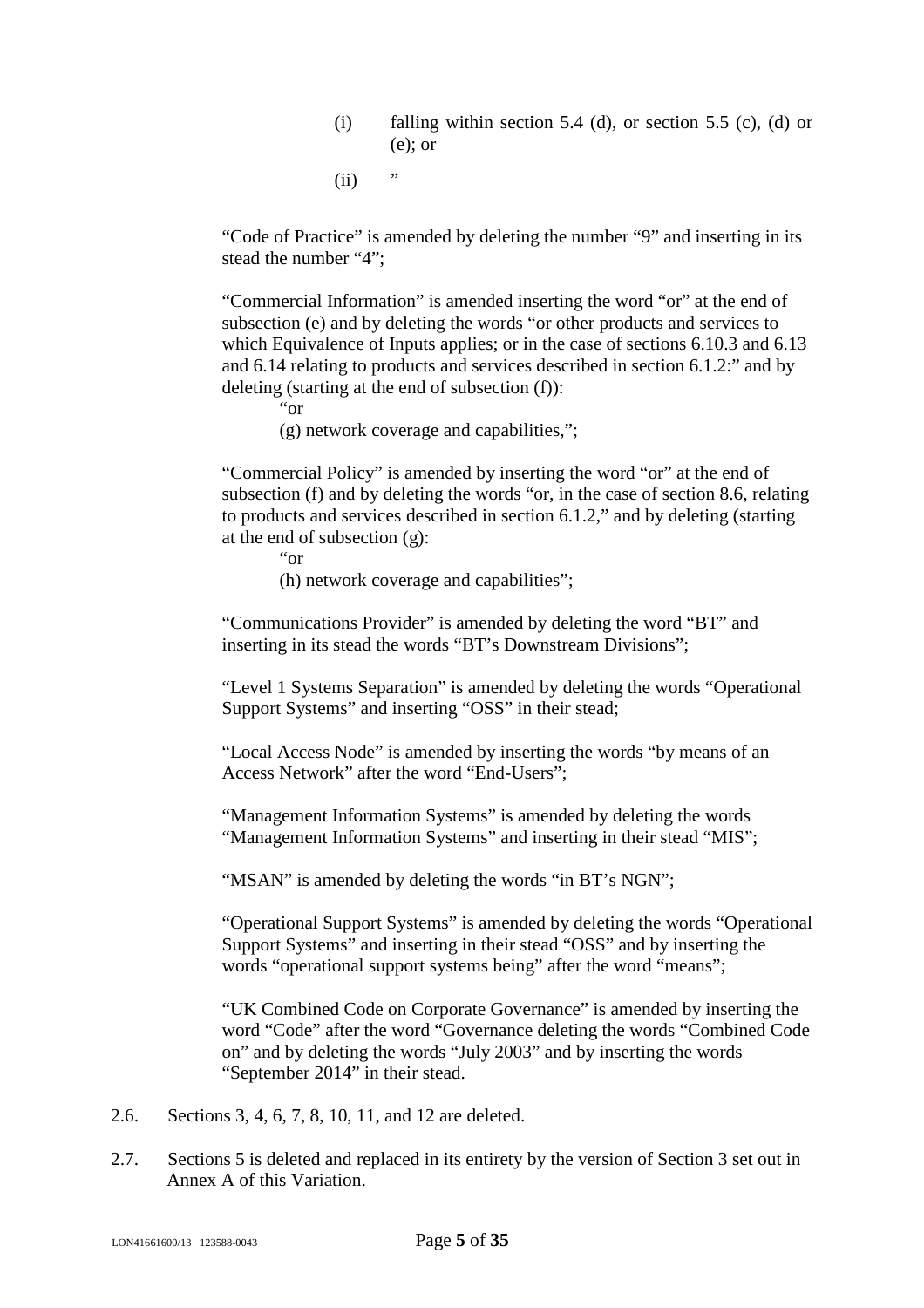- 2.8. Section 9 is renumbered Section 4 and following that renumbering:
	- 2.8.1. Section 4.1 is amended by deleting the words "Within four months of the date these Undertakings take effect,";
	- 2.8.2. Section 4.1.1 is amended by deleting "AS;" and inserting in its stead;

"Openreach;

and

"

and by deleting:

- " BTWS; c) BTS; d) rest of BT Wholesale; and e) ".
- 2.8.3. Section 4.2 is amended by deleting the words "AS, BTWS, BT Wholesale and BTS" and inserting in their stead the word "Openreach", by deleting the words "Combined Code on" and by inserting the word "Code" after the word "Governance".
- 2.9. Section 13 is renumbered Section 5 and following that renumbering:
	- 2.9.1. Section 5.1 is amended by deleting the number "5" and inserting in its stead the number "3", by deleting the number "5.22" and inserting in its stead the number "3.15" by deleting "6 and 8" and by deleting the word "as" and inserting in its stead the words "to the".
	- 2.9.2. Section 5.2 is amended by deleting the number "5.38" and inserting in its stead the number "3.27", by deleting the word "AS" on both occasions that it occurs and inserting in its stead the word "Openreach" and by deleting the number "5.44" and inserting in its stead the number "3.32".
	- 2.9.3. Section 5.3 is deleted.
	- 2.9.4. Section 5.4 is renumbered Section 5.3, and is amended by deleting the words "Notwithstanding anything in section 8.2, a" and inserting in their stead the word "A".
- 2.10. Section 14 is renumbered Section 6 and following that renumbering Section 6.2 is amended by deleting the number "14.1" and inserting in its stead the number "6.1".
- 2.11. Section 15 is renumbered Section 7 and following that renumbering Sections 7.2 and 7.3 are both amended by deleting on each occasion the number "15.1" and inserting in its stead the number "7.1".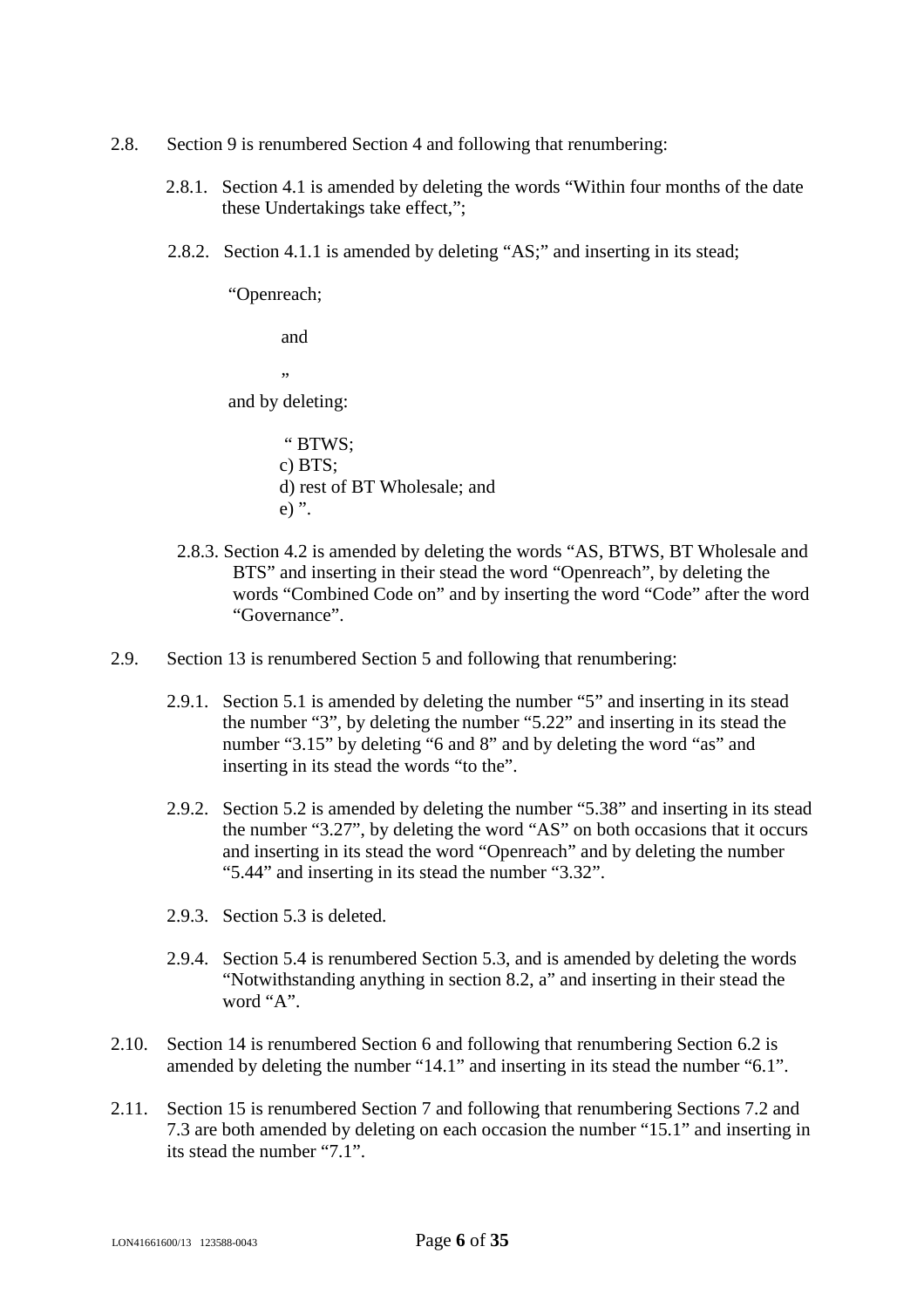- 2.12. Section 16 is renumbered Section 8.
- 2.13. Section 17 is renumbered Section 9.
- 2.14. Sections 18 and 19 are deleted and replaced in their entirety by the version of Section 10 set out in Annex B of this Variation.
- 2.15. Section 20 is renumbered Section 11 and following that renumbering:

2.15.1. Sections 11.4 and 11.5 are deleted.

2.15.2. Section 11.6 is renumbered 11.4

2.15.3. Section 11.7 is renumbered 11.5.

- 2.15.4. Section 11.8 is renumbered 11.6.
- 2.15.5. Section 11.9 is renumbered 11.7 and is amended by deleting the numbers "13.1" and "13.4" and inserting in their stead the numbers "5.1" and "5.3" respectively.
- 2.15.6. Section 11.10 is renumbered 11.8 and is amended by deleting the numbers "15.1", "15.1.2" and "15.1.3" on every occasion that they occur and inserting in their stead the numbers "7.1", "7.1.2" and "7.1.3" respectively, by deleting "pp C5A", "Email: generalcounsel@bt.com", "pp C8K" and "Email: directorregulatoryaffairs@bt.com" and by deleting the number "20.10" and inserting in its stead the number "11.8".
- 2.15.7. Section 11.11 is renumbered 11.9 and is amended by deleting the words "any thing" in section 11.9.1 and inserting in its stead the word "anything", by deleting the word "EAB" in section 11.9.9 and inserting in its stead the word "OCC", by deleting the words "under Section 10.27 of these Undertakings" in section 11.9.9 and inserting in their stead the words "as referred to in the Governance Protocol", by inserting the words "or its successor body" after the words "BT Crisis Management Team" in section 11.9.11, and, on each occasion that they occur in section 11.9, by deleting each of the numbers in column **A** below and inserting in their stead the corresponding number in the column headed **B** below:

|         | В      |
|---------|--------|
| 20.11   | 11.9   |
| 20.11.1 | 11.9.1 |
| 20.11.2 | 11.9.2 |
| 20.11.3 | 11.9.3 |
| 20.11.4 | 11.9.4 |
| 20.11.5 | 11.9.5 |
| 20.11.7 | 11.9.7 |

2.16. Section 21 is renumbered Section 12.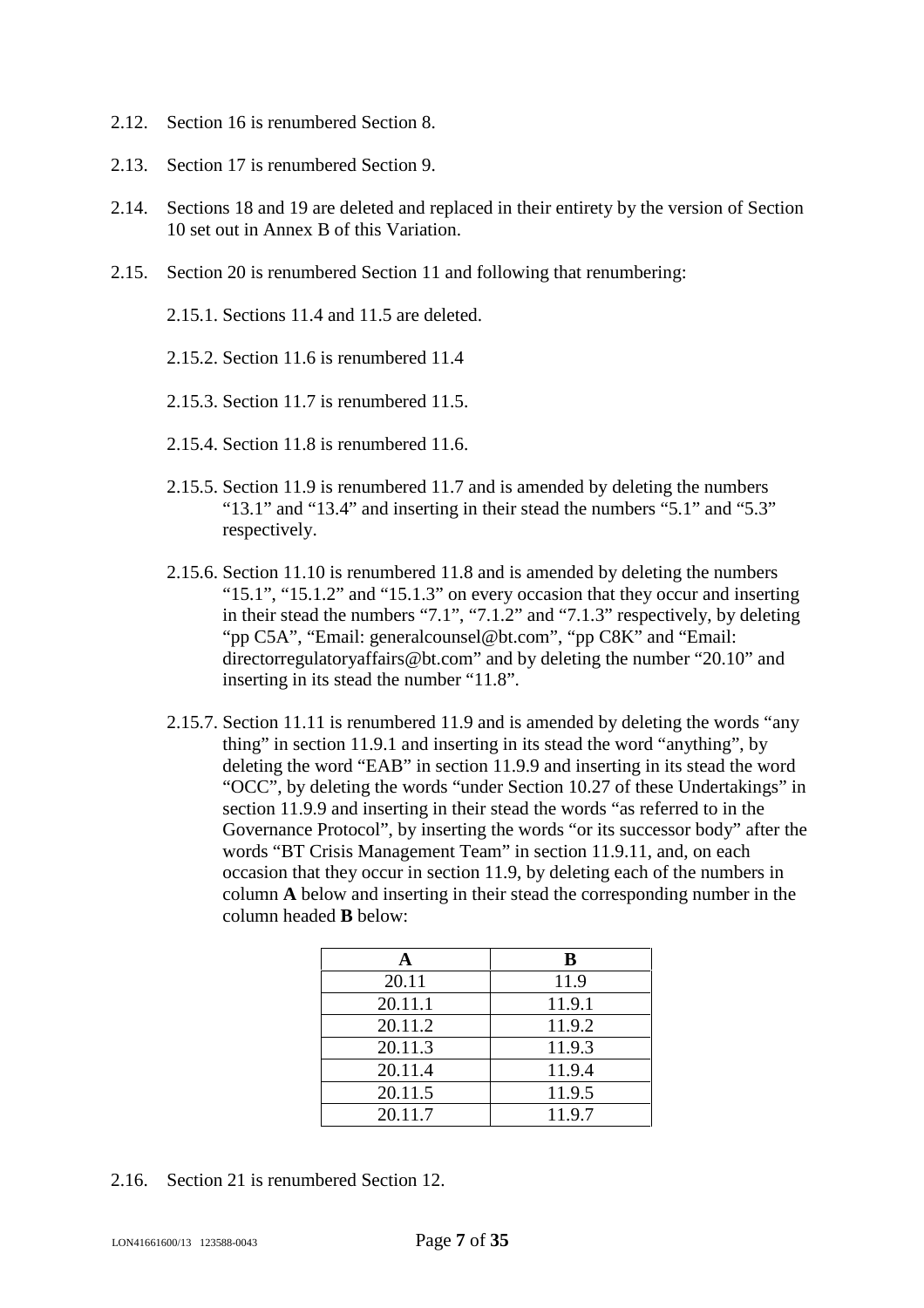- 2.17. Annex 1 to the Undertakings is deleted and replaced in its entirety by the version of Annex 1 set out in Annex C to this Variation
- 2.18. Annex 2 to the Undertakings is amended as follows:
	- 2.18.1. Part A of Annex 2 is amended by deleting the words "and implementing BT's NGN" and by inserting in their stead the words "strategic BT network developments".
	- 2.18.2. Part B of Annex 2 is amended by deleting the word "AS" and inserting in its stead the word "Openreach".
- 2.19. Annexes 3 and 4 to the Undertakings are deleted.
- 2.20. Annex 5 to the Undertakings is renumbered Annex 3 and is amended as follows:
	- 2.20.1. The word "Thirteen" is deleted from the title.
	- 2.20.2. The words "Or such successor or replacement MIS, or such additional MIS as may be added by agreement between BT and Ofcom" are added at the end of the Annex.
	- 2.20.3. The following systems are deleted: CAMERA, eCAESAR, Hyperion Strategic Finance, Netview, RM Datamart and Web MIS.
	- 2.20.4. The following system is inserted into the table of systems:

| FBI | <b>FBI</b> is used for the generation of BT's Financial |
|-----|---------------------------------------------------------|
|     | Management reports.                                     |

- 2.21. Annex 6 to the Undertakings is renumbered Annex 4 and is amended as follows:
	- 2.21.1. The words "Operational Support Systems" are deleted on each occasion that they occur and inserting on each occasion in their stead the word "OSS".
	- 2.21.2. The following system is deleted: Planning And Recording Modernisation (PRM).
	- 2.21.3. The following systems are added into the table of systems:

| <b>GeoHUB</b> | GeoHUB is the central repository for Openreach   |
|---------------|--------------------------------------------------|
|               | geographic information. It hosts a range of      |
|               | geographic datasets, including a read-only cache |
|               | of physical inventory data.                      |
| FastRepair    | Fault management system for Private Circuit,     |
|               | Interconnect & Telephony fault reports. Offers   |
|               | alarm checking, network event information,       |
|               | jeopardy management & Work Manager task          |
|               | build as part of an integrated fault handling    |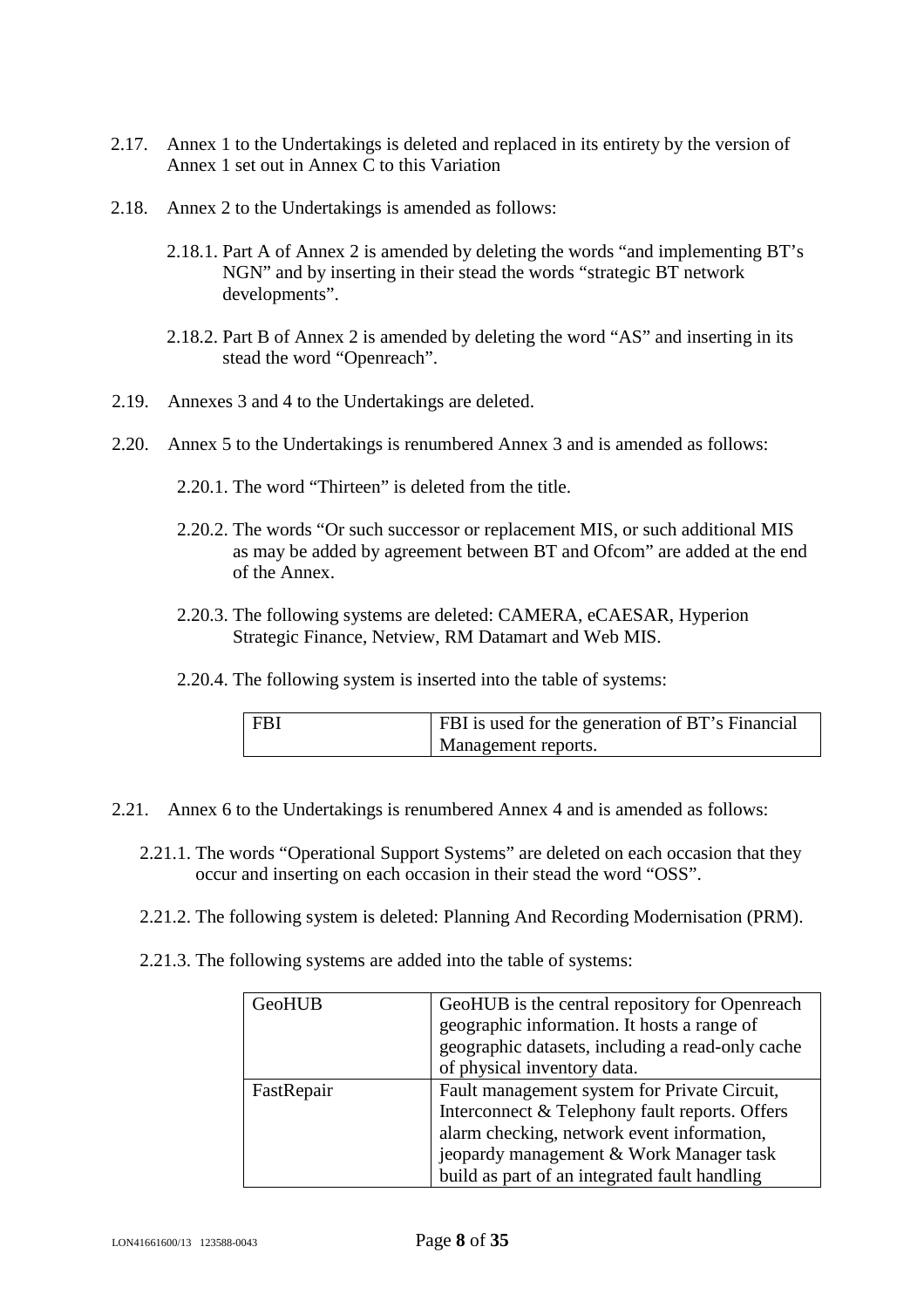|                | system. Links to eCo Repair.                       |
|----------------|----------------------------------------------------|
| <b>CSS</b>     | CSS is a set of integrated Customer service        |
|                | systems designed to support Customer Facing        |
|                | activities connected with the PSTN (Public         |
|                | Switched Telephony Network) service. Its main      |
|                | functions include: Customer Handling, Order        |
|                | Handling, Fault Management.                        |
| <b>HADES</b>   | The system consists of an oracle database          |
|                | providing details in near real-time to jeopardy    |
|                | manage through monitoring tasks.                   |
| <b>INDEX</b>   | Index is a central database containing information |
|                | on the progress of an ISDN30 installation in       |
|                | course of provision and the configuration of       |
|                | ISDN30 installations.                              |
| <b>WOOSH</b>   | Web based diagnostic and test capability on many   |
|                | circuit types using Generic Test Controller (GTC)  |
|                | to interface to element managers, test heads,      |
|                | record & routing systems etc.                      |
| <b>MIDAS</b>   | Web based tool allowing sales agents to check      |
|                | availability of a specific product/service from a  |
|                | specific exchange & whether a customer can have    |
|                | that product/service.                              |
| <b>COSMOSS</b> | COSMOSS system is used to process orders for       |
|                | LLU Infrastructure, from enquiry through to        |
|                | order closure.                                     |

# 3. Effect

3.1. These variations of the Undertakings take effect immediately upon signature hereof on behalf of both parties.

Signed for and on behalf of Ofcom

Signature \_\_\_\_\_\_\_\_\_\_\_\_\_\_\_\_\_\_\_\_\_\_\_\_\_\_\_\_\_\_\_\_\_\_\_\_

Name \_\_\_\_\_\_\_\_\_\_\_\_\_\_\_\_\_\_\_\_\_\_\_\_\_\_\_\_\_\_\_\_\_\_\_\_

Position  $\blacksquare$ 

Date \_\_\_\_\_\_\_\_\_\_\_\_\_\_\_\_\_\_\_\_\_\_\_\_\_\_\_\_\_\_\_\_\_\_\_\_

Signed for and on behalf of British Telecommunications plc

Signature:

Garn Patterson

Name: Gavin Patterson Position: Chief Executive Officer Date: 18 July 2016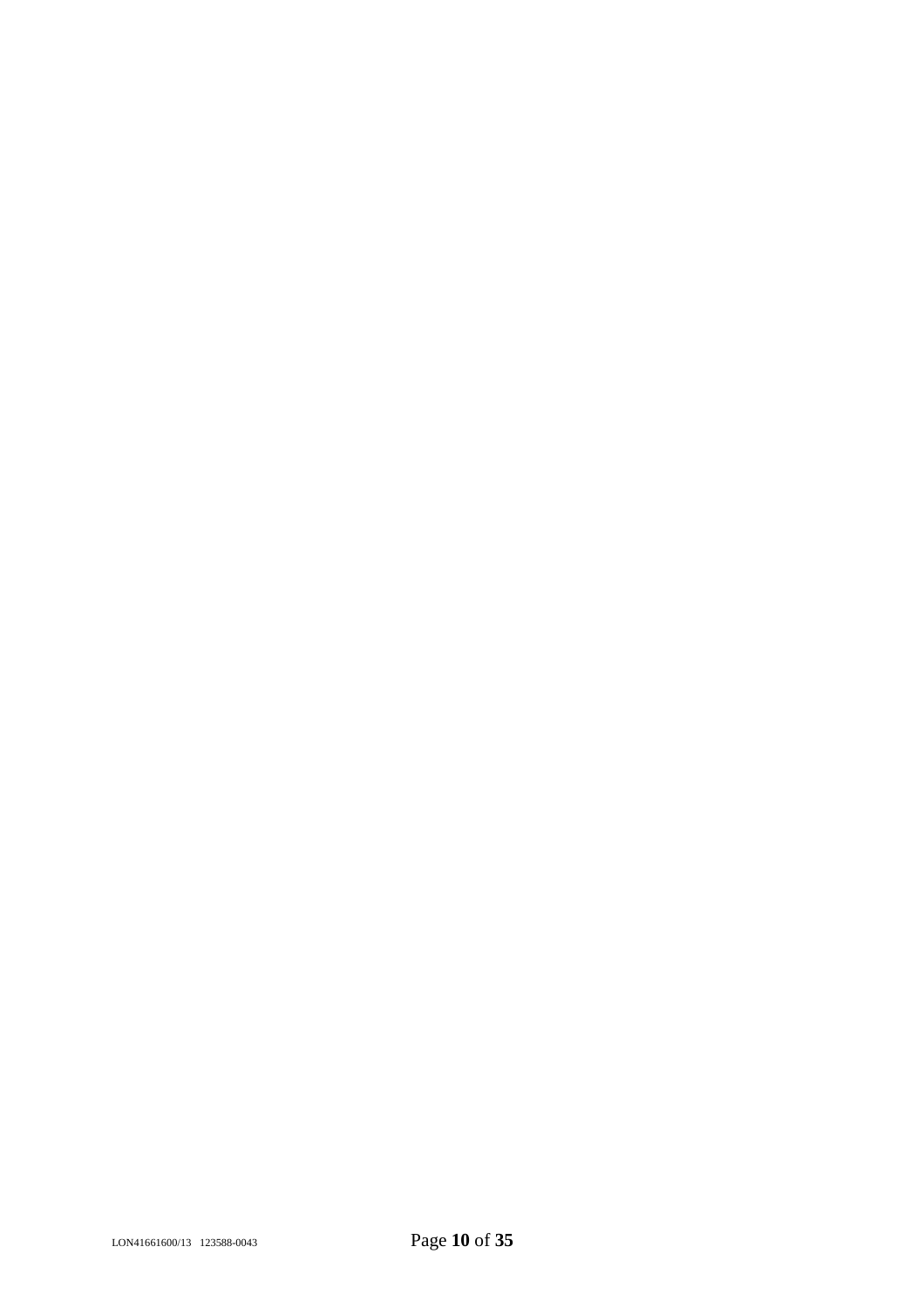## <span id="page-10-2"></span>**3. Openreach**

3.1 BT shall operate Openreach as a functionally separate division of BT in accordance with these Undertakings.

#### **Definition of Openreach (1) Assets**

- <span id="page-10-1"></span>3.2 Openreach shall control and operate the assets in the Physical Layer of BT's Access Network and the Physical Layer of BT's Backhaul Network, including such items needed to support these assets, such as line testing and remote diagnostics, unless otherwise agreed with Ofcom. It shall have full responsibility for building, maintaining and repairing these assets.
- 3.3 Save as permitted by section [3.37](#page-17-0), Openreach shall not control or operate the assets contained within the Transmission Layer of BT's Access Network and the Transmission Layer of BT's Backhaul Network, but it shall have influence over the way in which these assets are managed sufficient for it to be able adequately to discharge its responsibilities under section [3.6](#page-10-0).
- 3.4 Openreach's obligation to control and operate BT's Access Network and BT's Backhaul Network does not extend to any Access Networks or BT Backhaul Networks created by Communications Providers using Openreach Passive Infrastructure Access Products
- 3.5 Openreach shall control and operate its MIS, its OSS and its EMP and shall have access to the shared OSS listed in Annex 4.

#### **Definition of Openreach (2) Products**

- <span id="page-10-0"></span>3.6 Openreach shall provide products including SMP Products which are predominantly provided using the Physical Layer and/or Transmission Layer of BT's Access Network and/or the Physical Layer and/or Transmission Layer of BT's Backhaul Network. BT's Downstream Divisions shall not however be prohibited from offering such SMP Products where they are capable of being provided by any of BT's Downstream Divisions as a result of those BT Downstream Divisions having procured from Openreach Passive Infrastructure Access Products. The provision of products shall include in particular:-
	- (a) product management;
	- (b) sales (or equivalent internal supply between Openreach and other parts of BT);
	- (c) in-life service management;
	- (d) specification of the products and their functionality; and
	- (e) setting prices.
- 3.7 Openreach shall sell (or internally supply within BT) its products to any Communications Provider and shall determine Commercial Policy in respect of those products.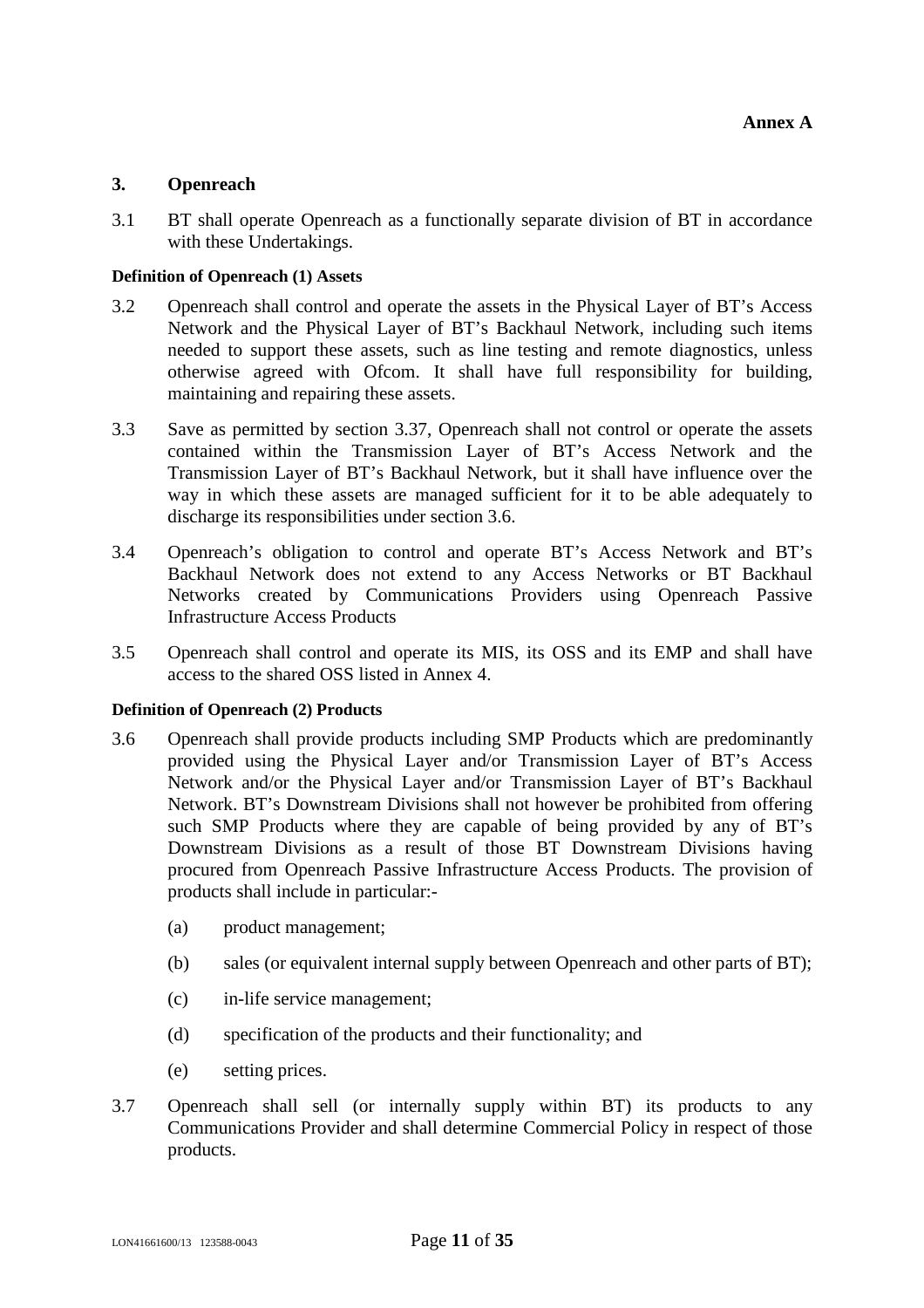- 3.8 Except as otherwise agreed with Ofcom, Openreach shall determine what products to supply using the assets they control, and also determine any appropriate enhancements in the functionality of these assets needed to provide such products.
- 3.9 Openreach shall have full responsibility for any investment decisions relating to these assets, which shall be embodied within the AOP to be created in accordance with the Governance Protocol.
- 3.10 Openreach shall have sufficient influence over other relevant assets of BT necessary to provide its products using mechanisms including the following:
- 3.10.1 when Openreach makes use of network assets from BT it shall set standards for inlife service management, covering such matters as provisioning times, provisioning effectiveness, fault rates, repair times and repeat fault rates. The standards will be based upon its judgement of the needs of the customer base it serves, and will not simply replicate the standards prevailing for BT's downstream services. The required standards shall be reasonably practicable and set out in SLAs between Openreach and BT; and
- 3.10.2 new requirements for SMP Products to be provided by Openreach will be addressed by an Openreach owned Statement of Requirements Process. The application by Openreach of the Statement of Requirements Process to any such requirement shall be subject to review by the OCC upon reasoned request by a Communications Provider. Where the OCC identifies as part of its review any deficiencies in the application of the Statement of Requirements Process by Openreach, Openreach shall take due account of any suggestions or comments the OCC may have in respect of any such deficiencies.

## **Definition of Openreach (3) Employees**

- <span id="page-11-2"></span>3.11 BT employees working for Openreach shall include:
- <span id="page-11-0"></span>3.11.1 all field engineers, (excluding some of the network planning, design and management engineers for BT's Backhaul Network), including their line management up to and including the Openreach CEO, associated with the provision, installation, maintenance and repair of the Physical Layer of BT's Access Network and of the Physical Layer of BT's Backhaul Network;
- <span id="page-11-1"></span>3.11.2 those employees involved in the design, planning, implementation and in-life service management of products based upon the Physical Layer and/or Transmission Layer of BT's Access Network or the Physical Layer and/or Transmission Layer of BT's Backhaul Network, including their line management up to and including the Openreach CEO; and
- 3.11.3 those employees who carry out activities which are ancillary to those described in section [3.11.1](#page-11-0) and section [3.11.2](#page-11-1), those who support and manage them, and those who undertake the sales function of Openreach.
- 3.12 In relation to particular geographical areas, Openreach, BTTSO and BT's Downstream Divisions except BT's divisions which are predominantly concerned with providing products and services to End-Users may agree from time to time that:
	- (a) BTTSO and BT's Downstream Divisions except BT's divisions which are predominantly concerned with providing products and services to End-Users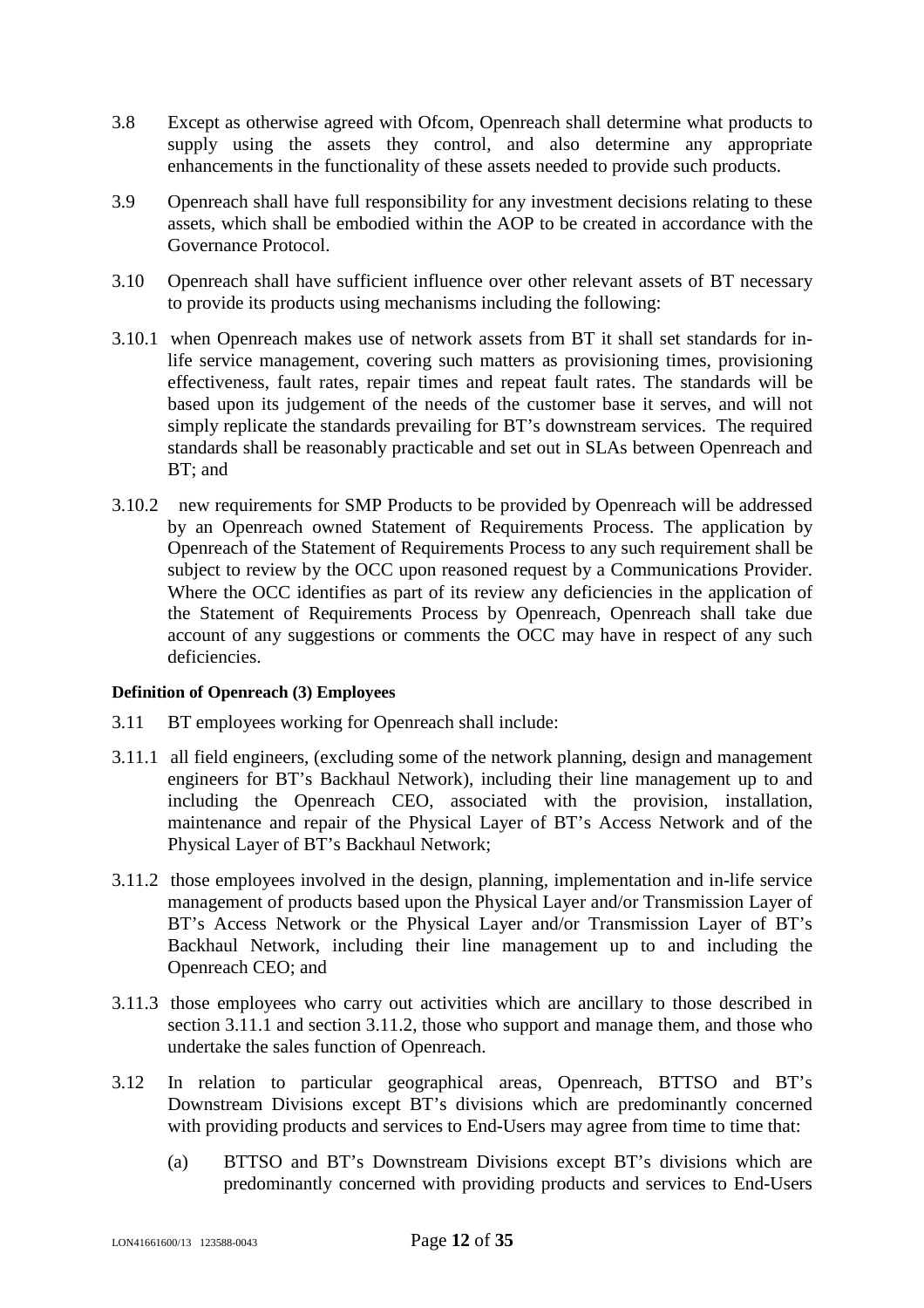shall on behalf of Openreach undertake activities which under these Undertakings are otherwise to be undertaken by Openreach; and/or

(b) Openreach shall on behalf of BTTSO and BT's Downstream Divisions except BT's divisions which are predominantly concerned with providing products and services to End-Users undertake activities which under these Undertakings otherwise fall to be undertaken by BTTSO or BT's Downstream Divisions except BT's divisions which are predominantly concerned with providing products and services to End-Users,

provided that, unless Ofcom agree otherwise, not more than 250 field engineers shall at any one time be engaged in the undertaking of activities under this section.

#### **Changes in the definitions of Openreach**

- 3.13 Where assets controlled and operated by Openreach, as described in section [3.2](#page-10-1) above, are not or cease to be used in connection with any SMP Product, such assets may be re-allocated to another part of BT and (notwithstanding anything in section [3.11](#page-11-2)), relevant field engineers and other relevant BT employees working for Openreach may be re-allocated outside Openreach.
- 3.14 To the extent that a product supplied by Openreach which is an SMP Product ceases to be such, BT may provide matters set out in section [3.6](#page-10-0) (a) to (e) other than within Openreach and notwithstanding anything in section [3.11,](#page-11-2) relevant BT employees working for Openreach may be re-allocated outside Openreach.
- 3.15 Products offered by Openreach in accordance with section 5 will also be offered by BT in Northern Ireland.

#### **Governance of Openreach (1) The Governance Protocol**

3.16 BT plc will establish an Openreach Board by no later than [*date which shall be six months after the operative date of these Undertakings to be inserted on the date of signature of the Variation*]. The Openreach Board will be delegated responsibilities for the strategy, operational performance and regulatory compliance of Openreach pursuant to the Governance Protocol attached as Annex 1 of these Undertakings.

#### **Governance of Openreach (2) Transparency provisions**

- 3.17 The charging approach, management accounts and management information associated with Openreach shall be prepared on the following basis or as may be otherwise agreed by BT and Ofcom:
	- (a) charges will be calculated on the same basis for BT and other Communications Providers;
	- (b) information relating to those charges shall be provided in the same way for BT and other Communications Providers;
	- (c) transfer charges in the regulatory accounts for products provided to and from Openreach and other BT divisions will be separately identified and based on the transfer charging principles set out in the Accounting Methodology Documents of the regulatory financial statements; and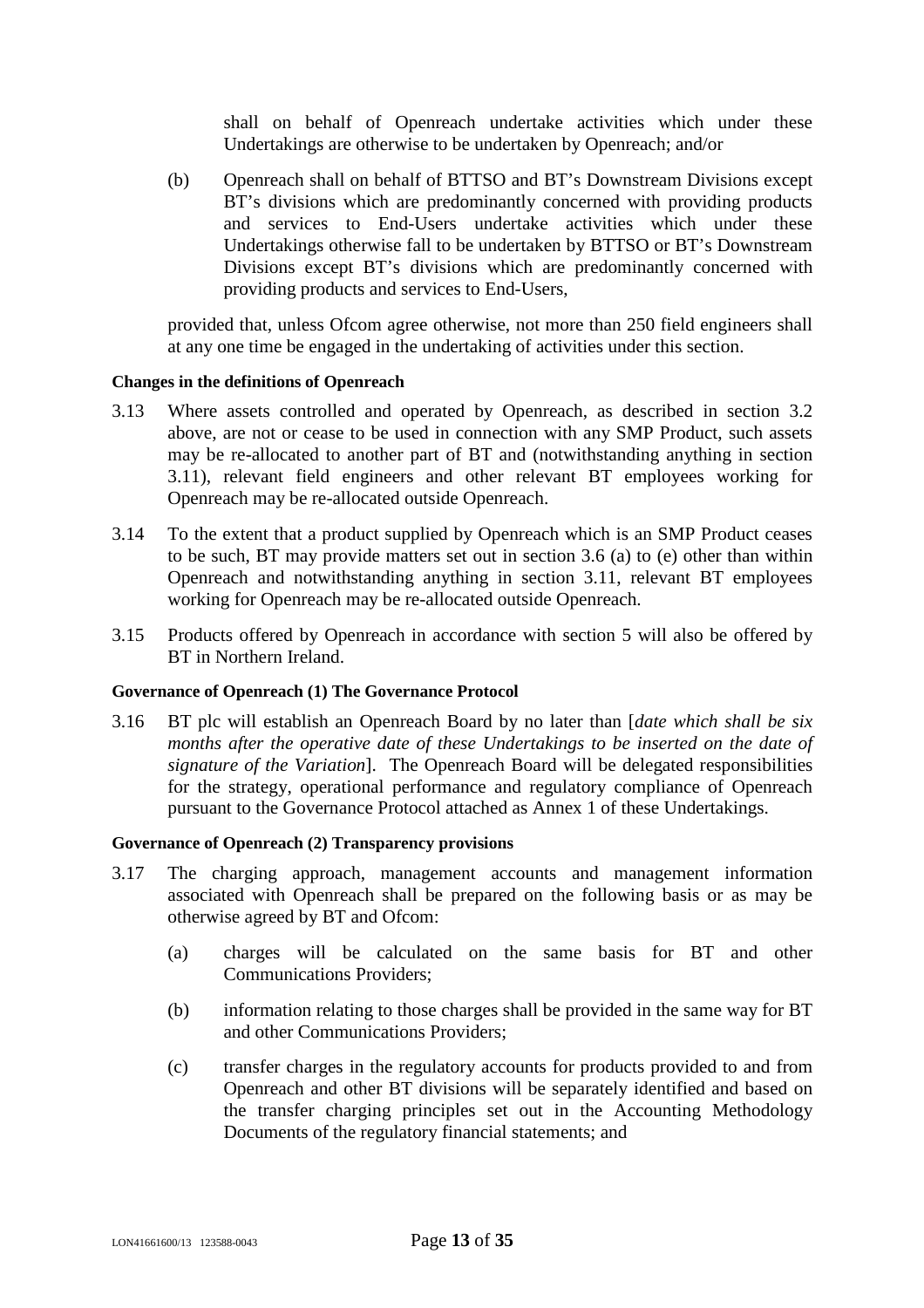- (d) Physical Layer access and backhaul assets will be capitalised and depreciated in Openreach's financial statements in line with BT's accounting policies. Openreach's use of the Transmission Layer access and backhaul assets will be accounted for as a charge in Openreach's P&L. Transfer charging arrangements between Openreach on the one hand and the other BT divisions on the other hand shall be consistent with the scheme used for the regulatory financial statements and agreed with Ofcom.
- 3.18 The regulatory financial statements of BT will also separately present the financial results of Openreach. The form, content and basis of preparation of the financial results of Openreach will follow those used in the preparation of the regulatory financial statements of BT except where differences are agreed with Ofcom and properly disclosed in the financial statements and related documentation. Information about the financial results of Openreach will include the following: headline revenue, cost of sales (or gross margin), SG&A, EBITDA, depreciation, operating profit and capital expenditure, revenues broken down into the broad product groups that the Openreach provides and further split between internal and external sales, separately identified payments to other parts of BT for products that form inputs to Openreach products (e.g. electronics); and a commentary that explains any changes in the basis within which the above figures are presented. BT's regulatory financial statements will reconcile Openreach's revenue and operating profit (and other such items as may be agreed between BT and Ofcom) with information about Openreach shown in BT Group plc's annual report and accounts. The independent audit of BT's financial statements will include Openreach.
- 3.19 BT shall report Openreach's financial performance in BT Group plc's annual and quarterly reports in the same format as is used for BT's other divisions.

#### **Openreach Operations (1) Separate Headquarters**

- 3.20 The Openreach Headquarter Management Team shall be situated in:
- 3.20.1 access controlled accommodation which is separately secured from BT's Downstream Divisions; and
- 3.20.2 accommodation which is separately located from BT's Downstream Divisions unless otherwise agreed by Ofcom.
- 3.21 For the avoidance of doubt, the Openreach Headquarter Management Team shall be located in separate accommodation from the headquarters of BTTSO.
- 3.22 [None of the employees described in section 3.11 may, whilst working for Openreach,](#page-11-2) work for BT's Downstream Divisions or BTTSO, save as agreed in writing by Ofcom.

#### **Openreach Operations (2) Employee incentive remuneration arrangements**

3.23 The remuneration incentive arrangements of the Openreach CEO and the other members of the Openreach Executive shall be based on Scorecards that include incentives for high quality of service delivery linked to Minimum Service Levels determined in Ofcom's market reviews, these being weighted not less than 25% of the total Scorecard outcome.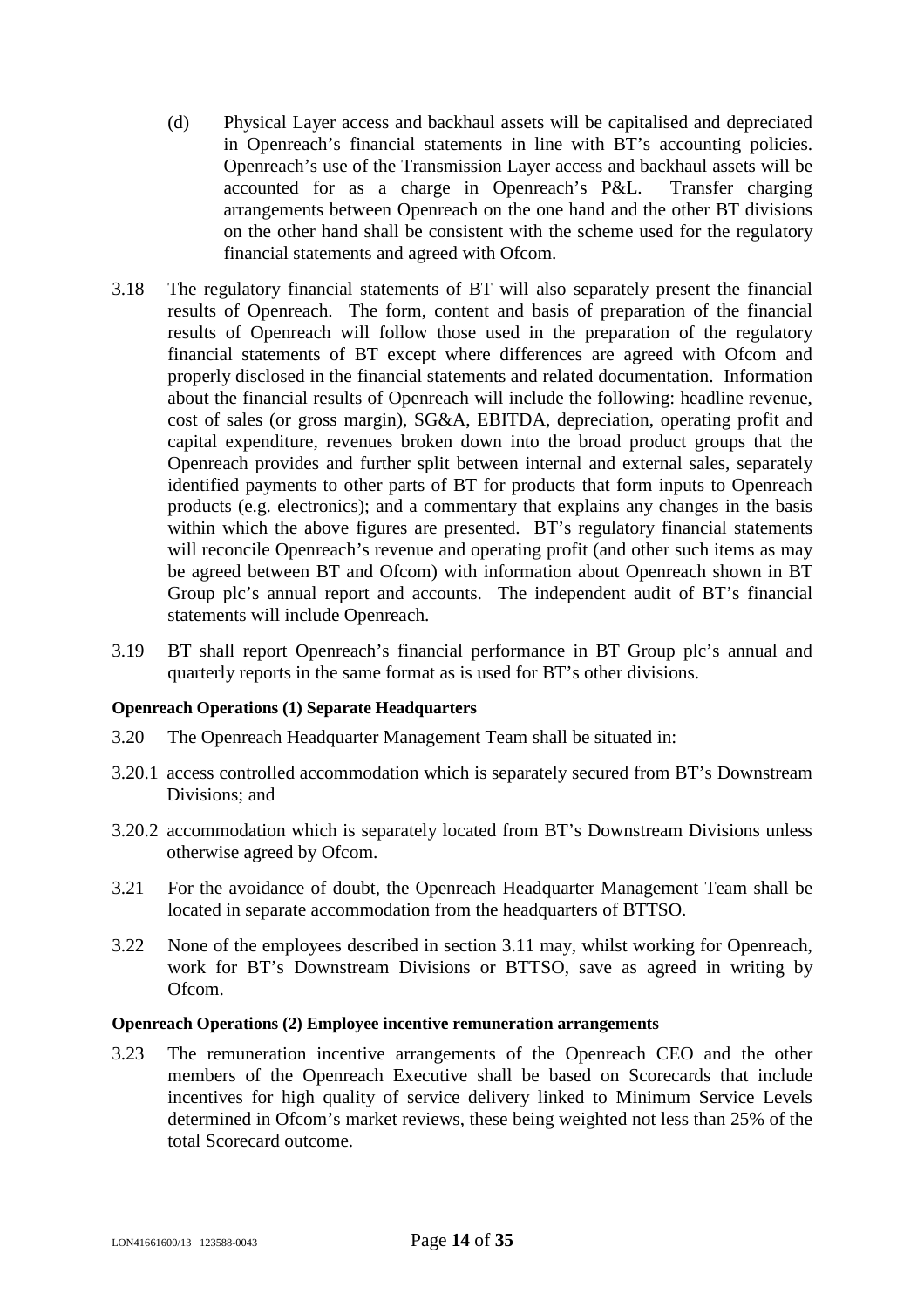- 3.24 All incentive remuneration of BT employees working for Openreach shall reflect solely the objectives of Openreach. Openreach will operate to a Scorecard which reflects its obligations under these Undertakings to serve its customers equally. The principles of that Scorecard will be cascaded to all BT employees working for Openreach who have currently, or may have in the future, bonus payments. Bonus payments based on Scorecard performance shall relate solely to the performance of Openreach and to any other relevant obligations under these Undertakings. Such bonus payments shall not be denominated in BT Group plc shares, but BT employees working for Openreach remain eligible to participate in BT's ongoing and future general all-employee share plans and benefits arrangements.
- 3.25 BT shall:
- 3.25.1 make available long term incentive plans for relevant BT employees working for Openreach including a deferred bonus plan ("Openreach incentive plans");
- 3.25.2 where a BT employee has been granted an option over shares under the BT Group Global Share Option Plan or an award of shares under the BT Group Incentive Share Plan or the BT Group Retention Share Plan, and subsequently moves to Openreach, use its reasonable endeavours to replace those options or share awards with awards under the Openreach incentive plans.
- 3.25.3 ensure that, where a performance condition applies to the granting or vesting of an award under the Openreach incentive plans, that performance condition shall relate to the performance of Openreach or some other appropriate index related to the objectives of Openreach; and
- 3.25.4 ensure that no such awards in respect of BT Group plc shares shall be made to BT employees at a time they are working for Openreach except that BT Group plc shares may be part of an appropriately weighted basket of shares or some other appropriate index.

## **Openreach Operations (3) Independence and confidentiality**

- <span id="page-14-0"></span>3.26 Openreach will have the capabilities necessary to develop plans for review by the Openreach Board on major operational and investment decisions and to manage and control its day to day activities and operational decisions.
- 3.27 Save as set out in section [3.29](#page-15-0), no employee or agent of BT (including its external advisers and sub-contractors), who is not working for Openreach shall:
- <span id="page-14-1"></span>3.27.1 directly or indirectly participate in the formulation or making of, or influence or attempt to influence, the Commercial Policy of Openreach except through such mechanisms and processes that are also available to other Communications Providers; or
- <span id="page-14-2"></span>3.27.2 have access to Commercial Information of Openreach held by any employee or agent of BT working for Openreach unless it is of the nature that would be provided to other Communications Providers in the ordinary course of business.
- 3.28 Openreach Customer Confidential Information shall not be disclosed to:
	- BT employees working for the BT's Downstream Divisions; or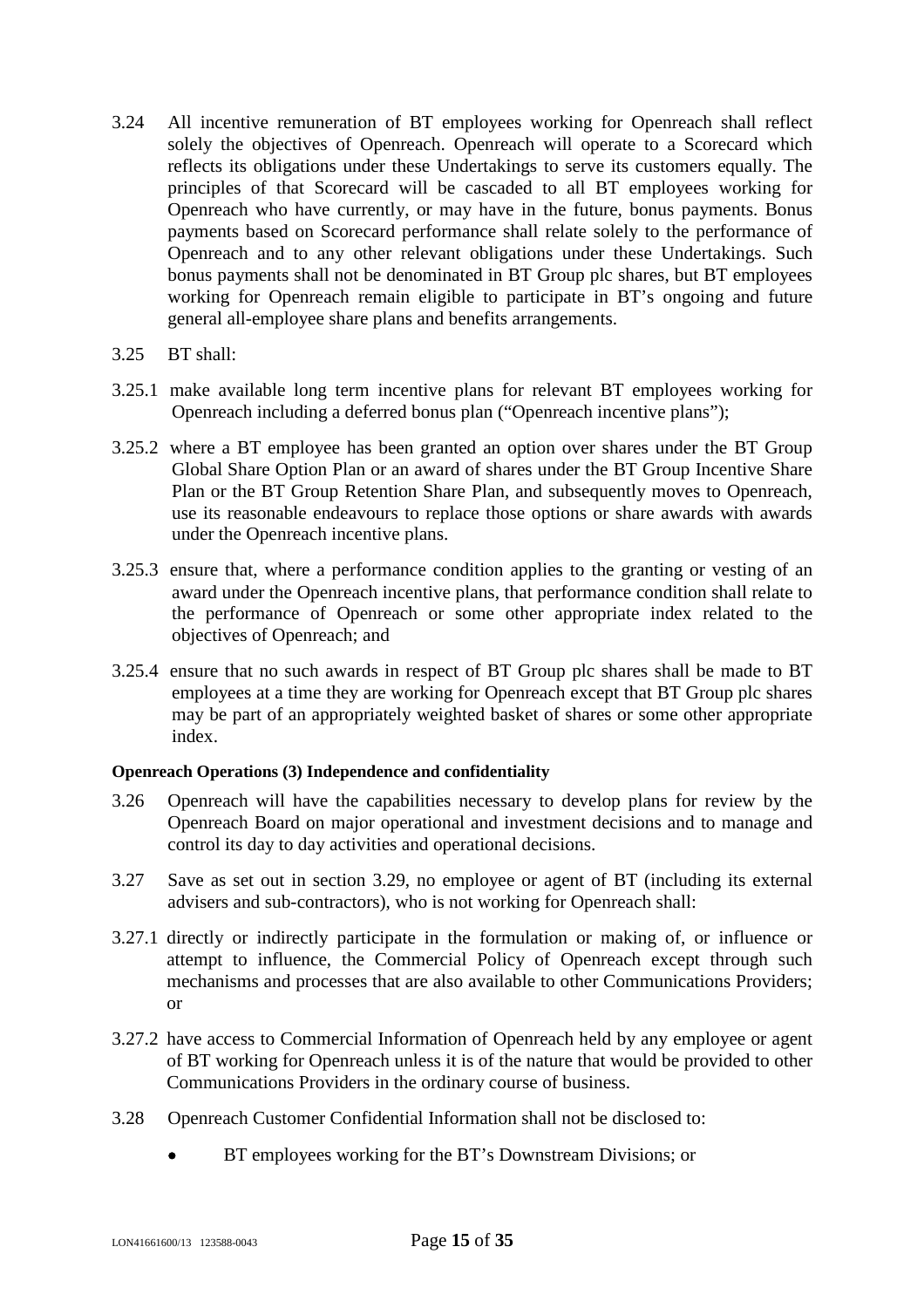BT employees working for BTTSO whose incentive remuneration reflects the objectives of the BT's Downstream Divisions,

except:

- (a) with the relevant customer's consent; or
- (b) to the minimum extent that disclosure to BT employees working for any part or division of BT outside Openreach is necessary to enable Openreach operationally to deliver products provided by Openreach under section [3](#page-10-2) of these Undertakings; or
- (c) where an order is transferred from one part of BT to another pursuant to section [3.34.5,](#page-17-1) and the information is disclosed solely for the purpose of that transfer.

Disclosure of such information may be made to the nominated individuals (if any), and individuals occupying the roles and functional areas (and their relevant external advisers, sub-contractors and agents) listed in Part A and Part B of Annex 2, save where that Customer Confidential Information is provided to Openreach in the course of the Confidential Phase of the Customer Consultation Process and disclosure is prohibited during that phase by the Customer Consultation Process.

- <span id="page-15-0"></span>3.29 As referred to in section [3.26:](#page-14-0)
- 3.29.1 sections [3.27.1](#page-14-1)and [3.27.2](#page-14-2) shall not apply to the nominated individuals (if any), and individuals occupying the roles and functional areas (and their relevant external advisers, sub-contractors and agents) listed in Part A of Annex 2;
- 3.29.2 section [3.27.2](#page-14-2) shall not apply to the nominated individuals (if any), and individuals occupying the roles and functional areas (and their relevant external advisers, subcontractors and agents) listed in Part B of Annex 2;
- 3.29.3 any nominated individuals and individuals occupying the roles and functional areas listed in Annex 2 shall be subject to dedicated training on the receipt and sharing of information relating to Openreach and on the restrictions on the exercise of influence required by these Undertakings. The OCC may review both the scope of Annex 2 and the training offered under this section; and
- 3.29.4 BT and Ofcom may agree from time to time to modify the lists in Annex 2. If no agreement is reached the list will remain unchanged.

#### **Openreach operations (4) Supply of Service by BT**

- 3.30 For the avoidance of doubt, Openreach may draw upon support services (including billing, finance, regulatory, legal, HR and others) from any part of BT or BT's agents and sub-contractors and may use BT's centres of excellence on the basis that:
	- (a) Openreach will consult with the relevant support service or centre of excellence on decisions relating to the services provided; and
	- (b) Openreach will retain responsibility for any ultimate decision on the use of the support service or centre of excellence,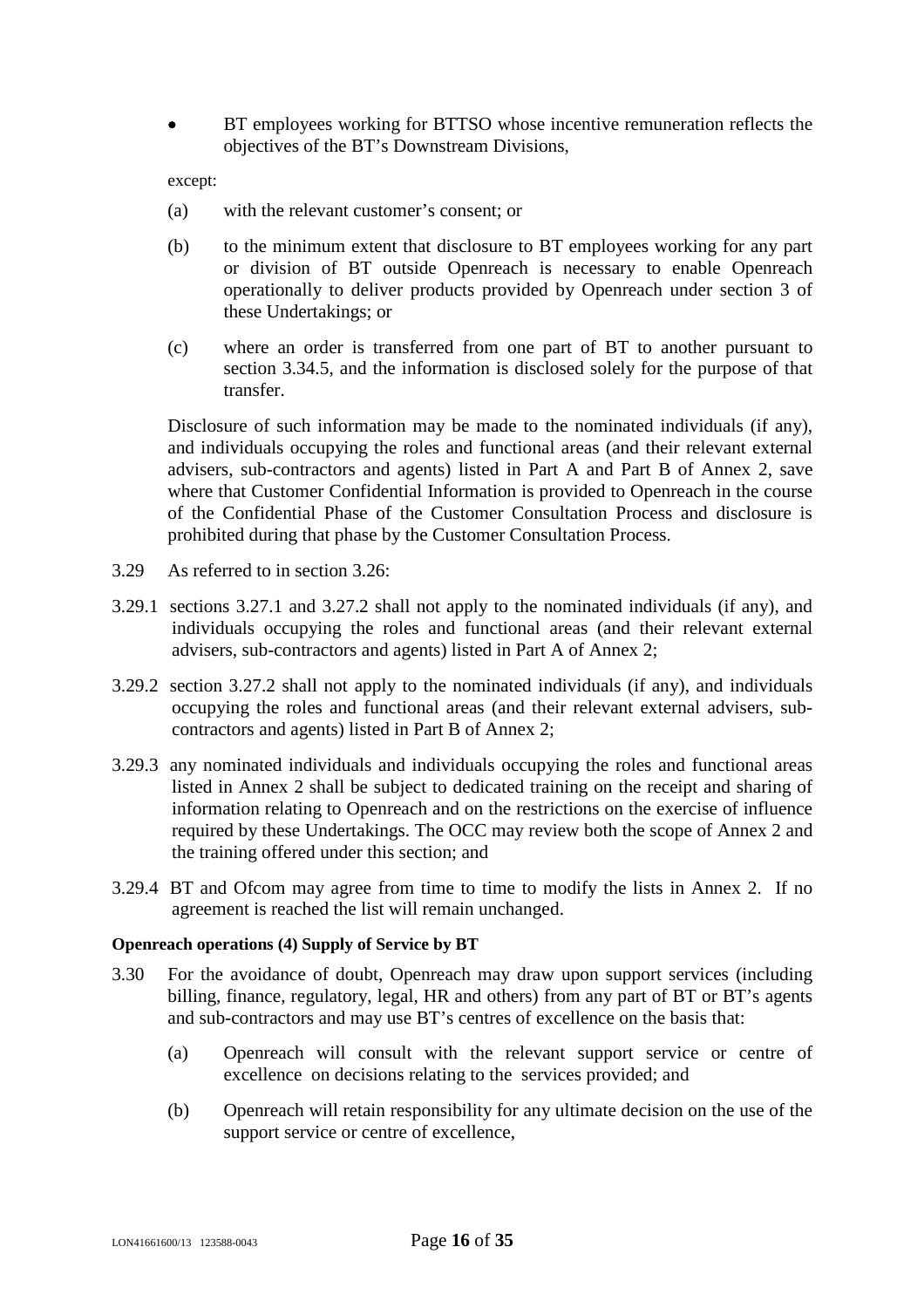provided that doing so will not require the disclosure of Commercial Information of Openreach, except where such support services or centres of excellence are included in either Part A or Part B of Annex 2.

- 3.31 In relation to the supply of services from BTTSO, the relationship between BTTSO and Openreach will be governed on the basis that:
	- (a) Openreach will consult with BTTSO on decisions relating to the BTTSO services; and
	- (b) Openreach will retain responsibility for any ultimate decision on the use of the BTTSO services.
	- (c) BTTSO will retain responsibility for delivering the BTTSO Services where Openreach so chooses.

## **Openreach operations (5) Systems separation**

- 3.32 BT shall ensure that:
	- (a) Openreach maintains physical system separation of those of its OSS which have physical system separation as at [*to be inserted - date of Variation*] with the proviso that separation of a system by means of virtualised physical infrastructure shall qualify as physical system separation;
	- (b) Level 1 System Separation is applied to the shared OSS listed in Annex 4; and
	- (c) Openreach maintains Level 2 Systems Separation of its MIS other than those MIS listed in Annex 3.
- 3.33 The OCC shall carry out periodic checks on a quarterly basis, unless BT and Ofcom agree in consultation with the OCC to extend the periodic review interval up to a maximum of 6 months, to monitor access to the OSS listed in Annex 4, to ensure that there was a valid reason for access. The OCC will also, at the same time, confirm the total number of users who have accessed the Annex 4 systems at that specific time and report this figure to Ofcom.

#### **Sales**

- 3.34 In relation to sales activities:
- 3.34.1 Openreach is expected to be the primary channel to market for its portfolio of products.
- <span id="page-16-1"></span><span id="page-16-0"></span>3.34.2 Openreach can take orders for products which are product managed by another part of BT, and project manage their delivery, only under the following circumstances:
	- (a) where products which are managed by parts of BT other than Openreach and Openreach products require detailed operational co-ordination, in order for example to synchronise the supply of different elements of those products, such as combined orders for Wholesale Line Rental and Carrier Pre-selection; or
	- (b) where a Communications Provider's commercial relationship with BT is only with Openreach because it predominantly purchases Openreach products, but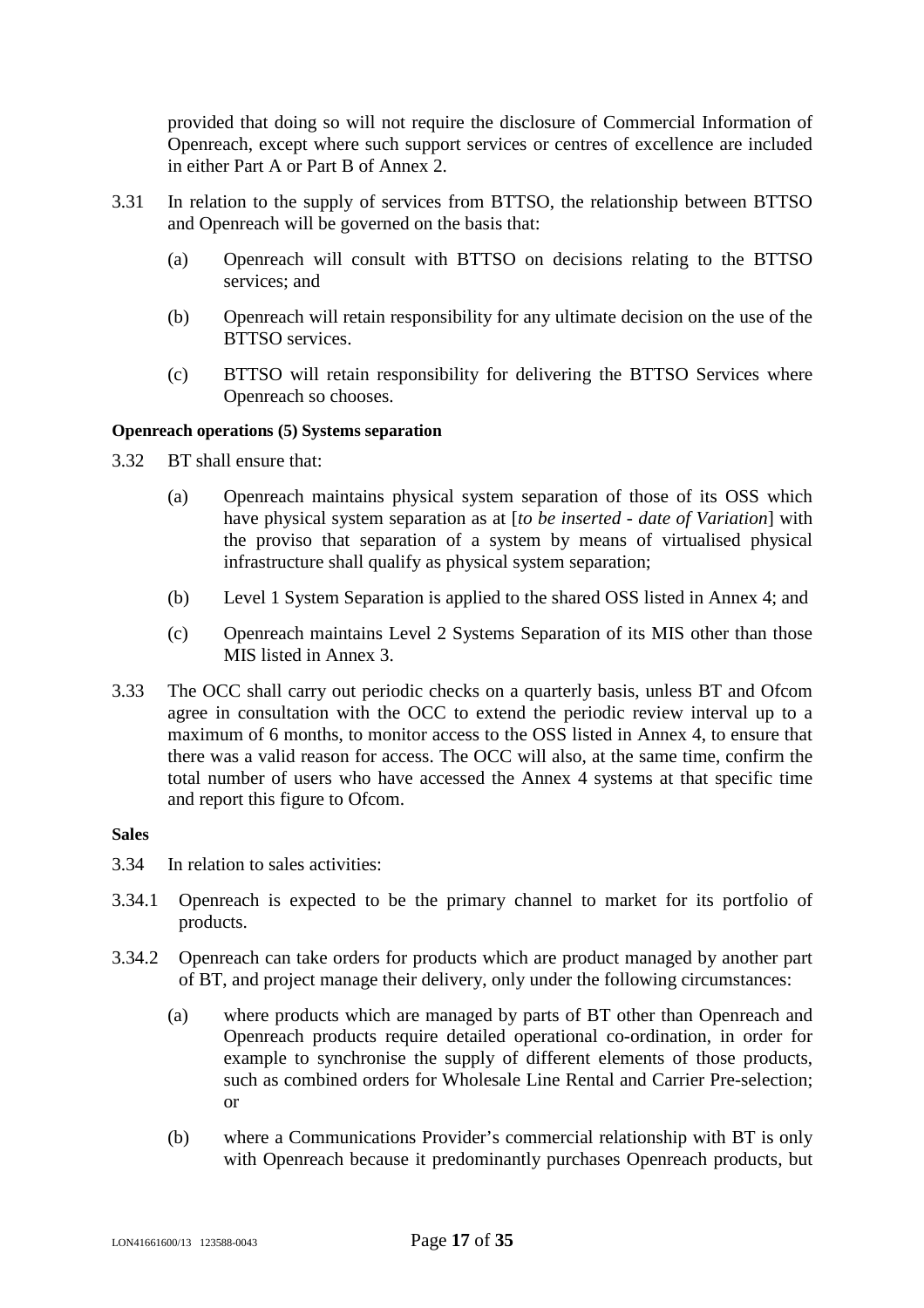it wishes as a matter of convenience to place a low volume of orders for other BT products via Openreach; or

- <span id="page-17-2"></span>(c) by agreement between BT and Ofcom.
- 3.34.3 Openreach shall only accept orders for products from Communications Providers, including BT, unless otherwise agreed with Ofcom.
- <span id="page-17-3"></span>3.34.4 Other parts of BT can take orders for products which are product managed by Openreach and project manage their delivery, only under the following circumstances:
	- (a) where products which are product managed by Openreach and other parts of BT require detailed operational co-ordination, in order for example to synchronise the supply of different elements of those products as described in section [3.34.2\(a\)](#page-16-0) above; or
	- (b) where a Communications Provider has or wishes to have a commercial relationship with a part of BT other than Openreach; or
	- (c) by agreement between BT and Ofcom.
- <span id="page-17-1"></span>3.34.5 Where a Communications Provider places an order with one part of BT which pursuant to sections [3.34.2,](#page-16-1) [3.34.3](#page-17-2)or [3.34.4](#page-17-3) should properly have been placed with another part of BT, the part of BT which receives the order will arrange for its transfer and will advise the Communications Provider accordingly.

## **Openreach brand**

3.35 The Openreach brand shall not incorporate the elements "BT" or "British Telecom" and shall be used in proximity to an endorsement containing the words "a BT Group business (and BT corporate device)". Such endorsement shall be secondary to the Openreach brand.

#### **Openreach Product and Service Roadmap and Commitments**

- 3.36 Openreach shall, following discussion with its customers, update and publish every six months:
	- (a) a 18 month Openreach roadmap setting out the timing and content of the product and service developments and enhancements to existing products (the "Roadmap"); and
	- (b) a document specifying the change control process (the "Change Control Process") that applies to the Roadmap.

#### **Next Generation Access**

- <span id="page-17-0"></span>3.37 Openreach may control and operate the assets contained within:
	- (i) the Transmission Layer of BT's Access Network where required to test, build, implement and operate a BT Active FTTC Product and/or a BT Active FTTP Product; and
	- (ii) the Transmission Layer of BT's Backhaul Network where required to test, build, implement and operate a BT Active FTTC Product.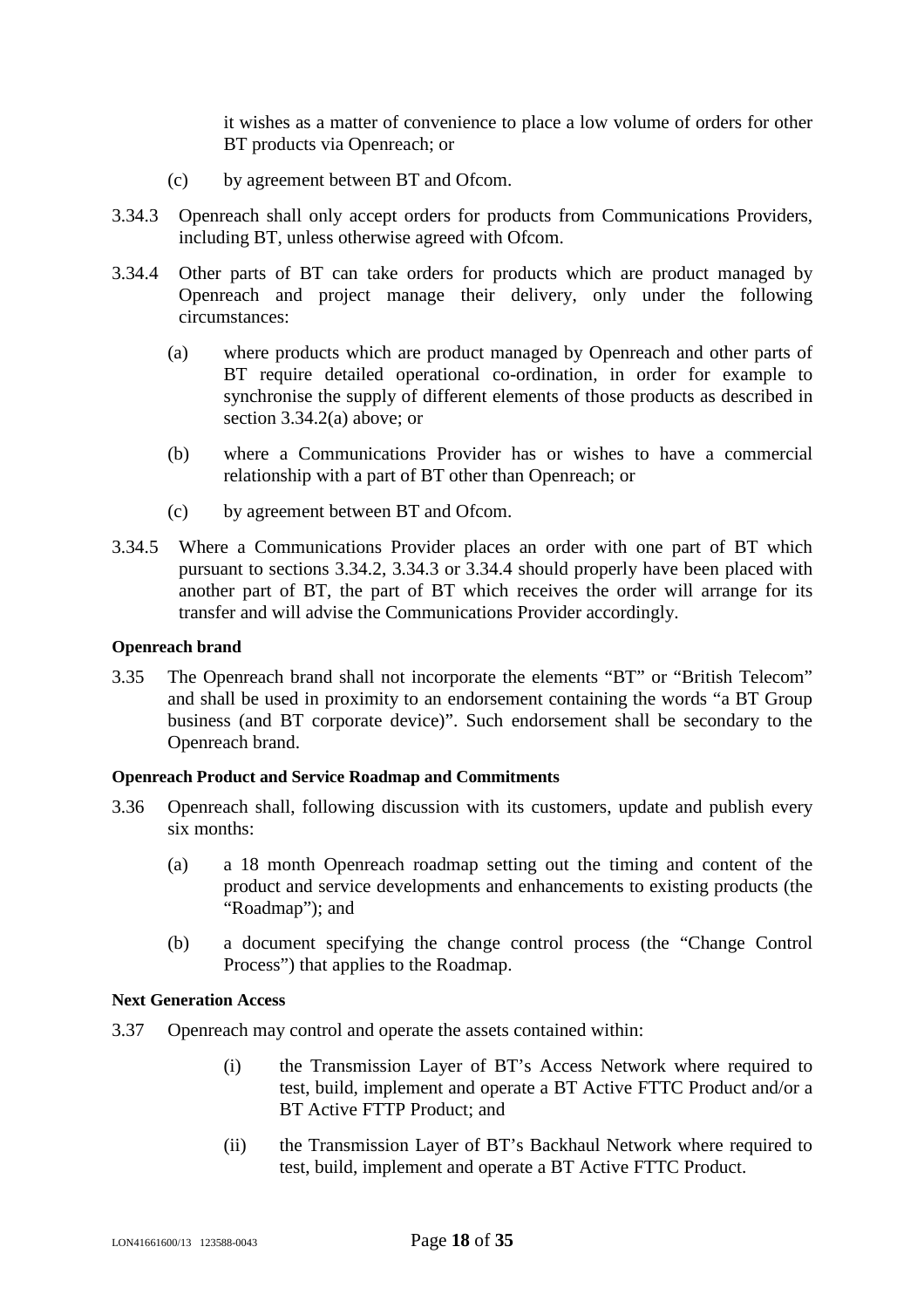- <span id="page-18-0"></span>3.38 To the extent that BT offers a BT Active FTTC Product and/or a BT Active FTTP Product it shall be provided by Openreach until such time as or to the extent that the active product in question is determined not to fall within a market for Network Access in which BT has been determined from time to time by Ofcom as having SMP.
- 3.39 If Openreach provides a BT Active FTTC Product and/or a BT Active FTTP Product pursuant to Section [3.38,](#page-18-0) it shall be provided in ways which ensure that:
	- (i) it has robust and scalable processes and systems supporting provision, migration, monitoring and fault repair such that Communications Providers using that product are able to provide their End-Users with a reasonable experience (in terms of delivery within reasonable timescales and with minimal disruption);
	- (ii) its availability, in such locations as that product is offered, satisfies reasonable Communications Providers' demand;
	- (iii) it conforms to appropriate industry standards; and
	- (iv) the contracts for its provision include SLAs.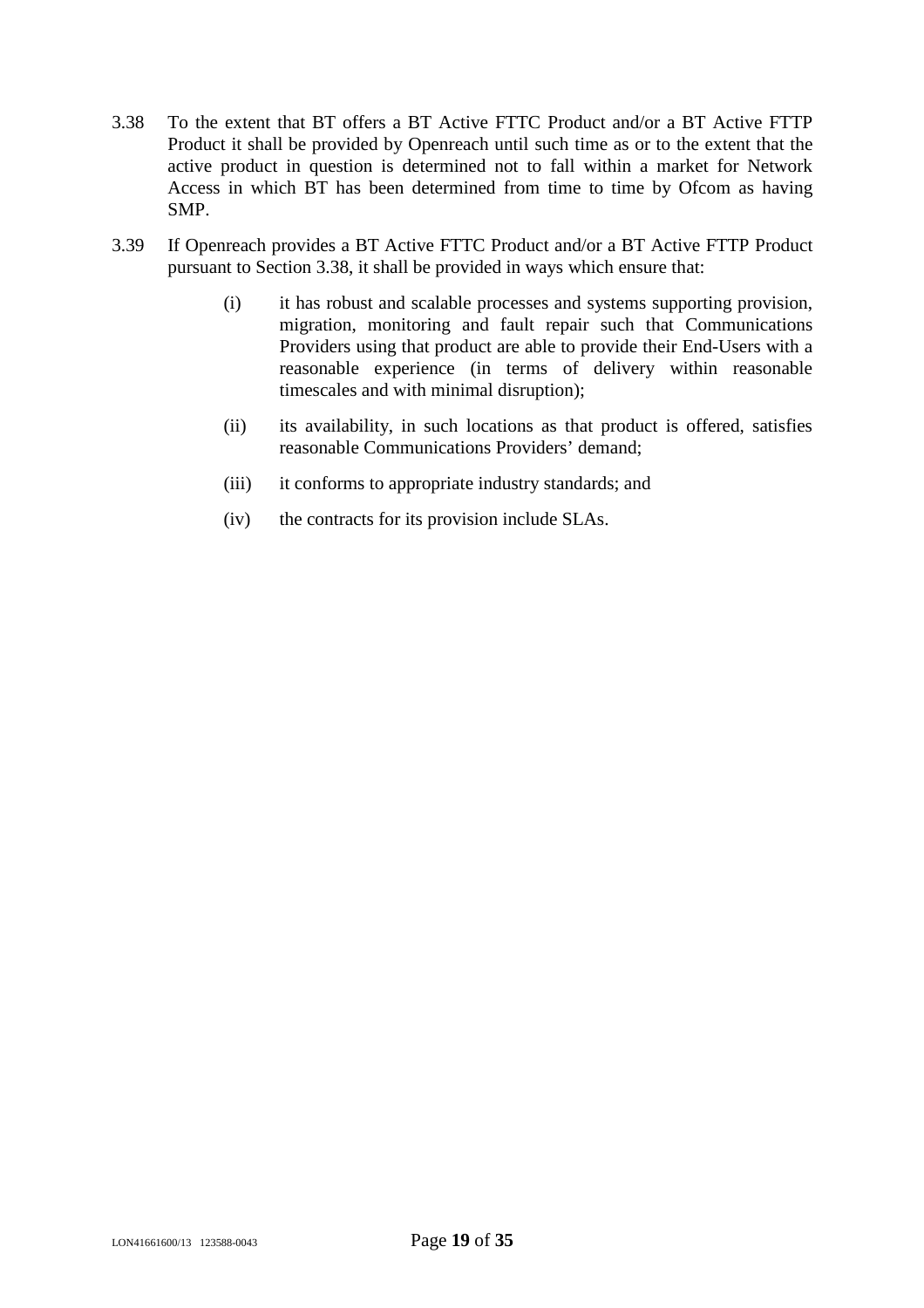## **10. Variation, expiry and termination of these Undertakings**

- 10.1 The Undertakings shall come to an end on [●] [*date which shall be 10 years after the operative date of these Undertakings to be inserted on the date of signature of the Variation*] unless prior to that date:
	- (a) Ofcom has released BT from the Undertakings; or
	- (b) BT and Ofcom have agreed otherwise.
- 10.2 Nothing shall preclude BT and Ofcom amending these Undertakings from time to time by mutual agreement.
- 10.3 BT may amend the Governance Protocol and its contents, following consultation with Ofcom.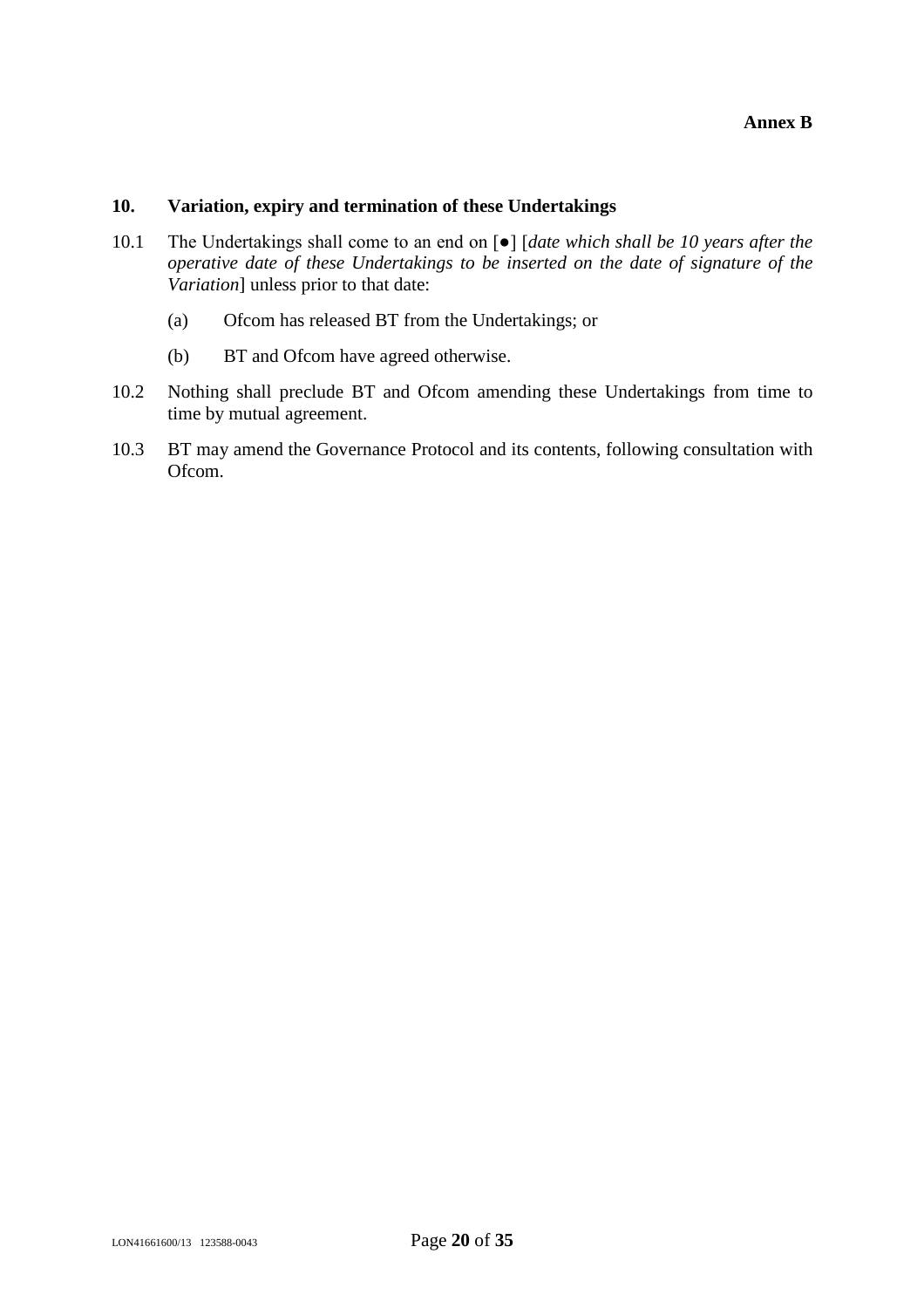## **Annex 1**

#### **GOVERNANCE PROTOCOL**

This Governance Protocol comprises:

[Part A:](#page-20-0) terms of reference for the Openreach Board;

[Part B:](#page-28-0) duties of the Openreach Executive;

[Part C:](#page-30-0) matters reserved for the BT Group plc board and/or the BT plc board;

[Part D:](#page-31-0) Openreach customer consultation procedure; and

[Part E:](#page-33-0) changes to the BT plc Articles of Association.

Capitalised terms shall, unless otherwise defined in this Governance Protocol, have the same meaning as given to them in the Undertakings.

#### **PART A : OPENREACH BOARD - TERMS OF REFERENCE**

<span id="page-20-0"></span>Adopted by the BT plc board on  $[\_\_\_\_\_$ 

#### **1. ROLE**

1.1 The board of BT plc has resolved to establish the Openreach Board as a committee of the BT plc board. These are the terms of reference for the Openreach Board.

1.2 The BT plc board has delegated to the Openreach Board responsibility for the strategy, operational performance and regulatory compliance of Openreach. The Openreach Board will at all times operate in accordance with these terms of reference and pursuant to the other parts of this Governance Protocol (including the matters reserved for the BT Group plc board and/or the BT plc board, under BT Group plc's and BT plc's governance policies, as amended from time to time and as further detailed in Part C of this Governance Protocol (the *BT Governance Policies*).

#### **2. THE DUTIES OF THE OPENREACH BOARD**

2.1 The Openreach Board is to perform the following duties in respect of Openreach.

#### **Medium Term Plan and Annual Operating Plan**

2.2 To review and approve the Openreach MTP and AOP (each to be produced annually by the Openreach Executive as setoutin [Part B](#page-28-0) of this Governance Protocol).

2.3 To submit a high level summarised version of the MTP and AOP to the BT Group plc board for approval (such summary plan to be prepared by the Openreach Executive in accordance with Part B of this Governance Protocol and reviewed by the BT Group plc CEO and BT Group plc CFO prior to submission).

2.4 To review and approve in year variations to the AOP (in accordance with Part B of this Governance Protocol).

2.5 To delegate the management of Openreach's capital expenditure agreed in the AOP to the Openreach Executive in accordancewith [Part B](#page-28-0) of this Governance Protocol.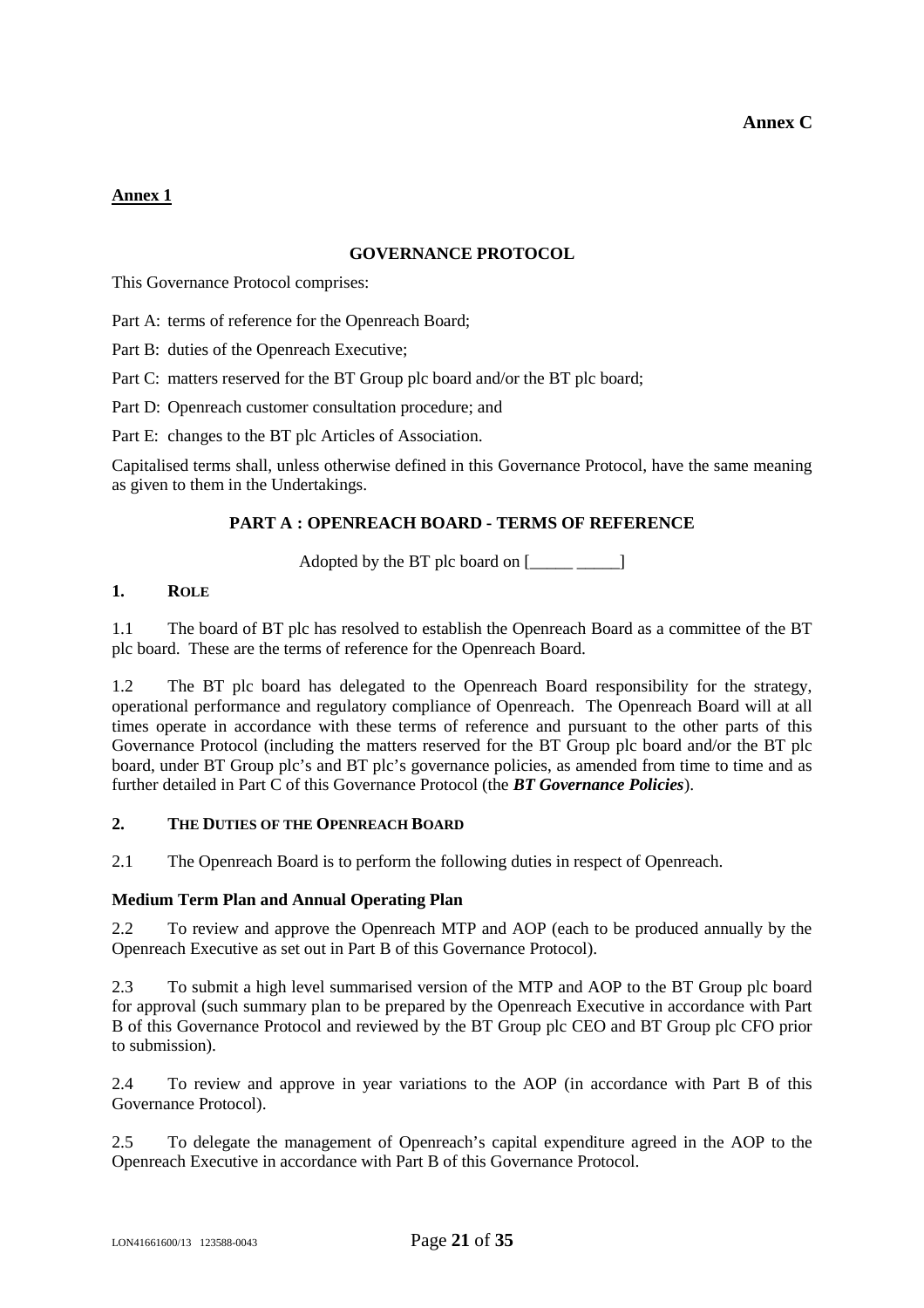#### **Strategy and Operational Performance**

2.6 To approve Openreach's strategy as set out in the AOP and MTP and to oversee its operational performance as against its AOP and MTP.

- 2.7 To recommend:
	- (i) to the BT Group plc board for approval strategic investment proposals for Openreach outside the parameters of the then current MTP or AOP which are greater than  $\pounds 100$ million and/or items of significant strategic importance to BT; and
	- (ii) to the BT Group plc CEO and the BT Group plc CFO for approval investments outside the parameters of the then current MTP or AOP that are less than  $£100$ million.

2.8 Subject to the process set out in section 1.7 of Part B, to request additional capital from BT Group plc incremental to the MTP and AOP for the purposes of a specific investment opportunity identified by Openreach as benefitting the customers of Openreach even where such an investment opportunity would otherwise be NPV negative for Openreach.

2.9 To support the Openreach Executive's engagement with Openreach's customers and other stakeholders, including Ofcom, as it deems necessary and appropriate to understand their issues and concerns.

2.10 To aim to ensure that Openreach delivers a high quality of service in compliance with regulation and in fulfilment of Openreach's customers' needs. The Openreach Board will ensure that the AOP and MTP take account of this aim.

2.11 To ensure that the Openreach Executive effectively executes the AOP and the MTP both in relation to financial performance and operational performance (including in relation to quality of service, investment and productivity).

2.12 To ensure Openreach is managed as a functionally separate division within BT plc.

## **Compliance**

2.13 To operate Openreach in accordance with BT's regulatory obligations (so far as they relate to Openreach) including under the Undertakings.

2.14 To operate Openreach in accordance with BT's regulatory obligations (so far as they relate to Openreach) under the Communications Act 2003.

2.15 To establish the OCC, with the role of reviewing compliance by Openreach with the Undertakings including this Governance Protocol, as further detailed in section 9 below. The OCC shall replace the Equality of Access Board.

2.16 To ensure that the OCC will publish an annual report in relation to compliance by Openreach with the Undertakings including this Governance Protocol.

#### **Treatment of Customers**

2.17 To ensure that the Openreach Executive consults Communications Providers in particular in the early stages of significant investment decisions related to the future development of its networks and products in accordance with the procedure set outinPar[t D of th](#page-31-0)is Governance Protocol.

2.18 To consider and address as appropriate representations from Communications Providers, Ofcom and other stakeholders.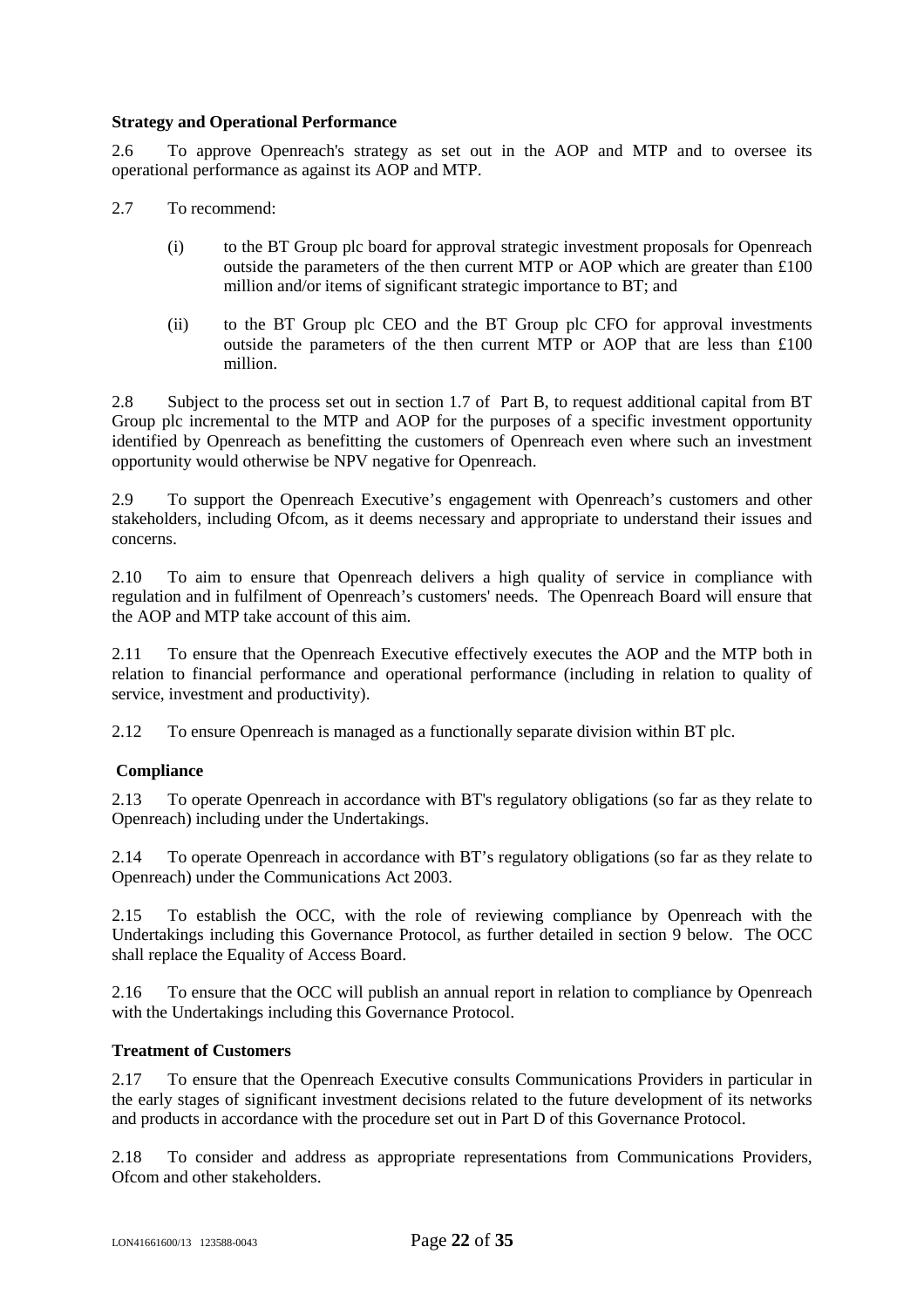2.19 To ensure that Openreach treats all its customers equally. This obligation includes customer consultation, strategy and investment decisions and relates to the process followed, not the outcome. For the avoidance of doubt, equivalence of inputs applies, in relation to the provision of products, only where this has been determined as a remedy in markets where BT plc has been found to have SMP. Further this obligation shall not limit or otherwise prejudice Openreach's ability to compete with competitors and cannot require Openreach to undertake investments to the detriment of BT and/or Openreach.

## **Reporting**

2.20 To review and recommend to the BT Group plc CFO the financial results of Openreach referred to in section 3.16 of the Undertakings.

#### **Engagement with Ofcom**

2.21 To engage with Ofcom and, if requested by Ofcom, participate in annual joint Openreach and Ofcom board-to-board meetings.

#### <span id="page-22-0"></span>**3. MEMBERSHIP OF THE OPENREACH BOARD**

- 3.1 The Openreach Board will consist of the following members:
- (a) a chairman (the *Openreach Chairman*);
- (b) three independent non-executive directors;
- (c) one BT nominee director (the *BT Nominee*);
- (d) the Openreach CEO; and
- (e) one further Openreach executive,

such members to be appointed in accordance with the provisions set out in this section3.

3.2 BT Group plc will be entitled to appoint (following consultation with Ofcom) and remove the Openreach Chairman, who will be independent in accordance with the criteria set out insec[tion](#page-22-0) **Error! Reference source not found.** below, and appoint and remove the BT Nominee.

3.3 The BT Group plc CEO will be entitled to appoint and remove the Openreach CEO, who will report to the BT Group plc CEO and who will also be accountable to the Openreach Board for the development and execution of the MTP and AOP and for promoting the success of Openreach. The Openreach CEO will not be a member of the BT Group Operating Committee but may attend those meetings where matters pertaining to Openreach are discussed and where attendance is deemed appropriate by that committee.

3.4 The Openreach executive member will be appointed and removed by the Openreach Board on the recommendation of the Openreach CEO.

3.5 The independent non-executive directors will be appointed by the Openreach Board, after consultation with Ofcom and the BT Group plc Nominating & Governance Committee. These directors may be removed by the Openreach Board.

- 3.6 Each Openreach Board member will owe the following duties to Openreach:
- (a) to act within the powers granted by these terms of reference and in accordance with the BT Governance Policies, unless otherwise provided in this Governance Protocol;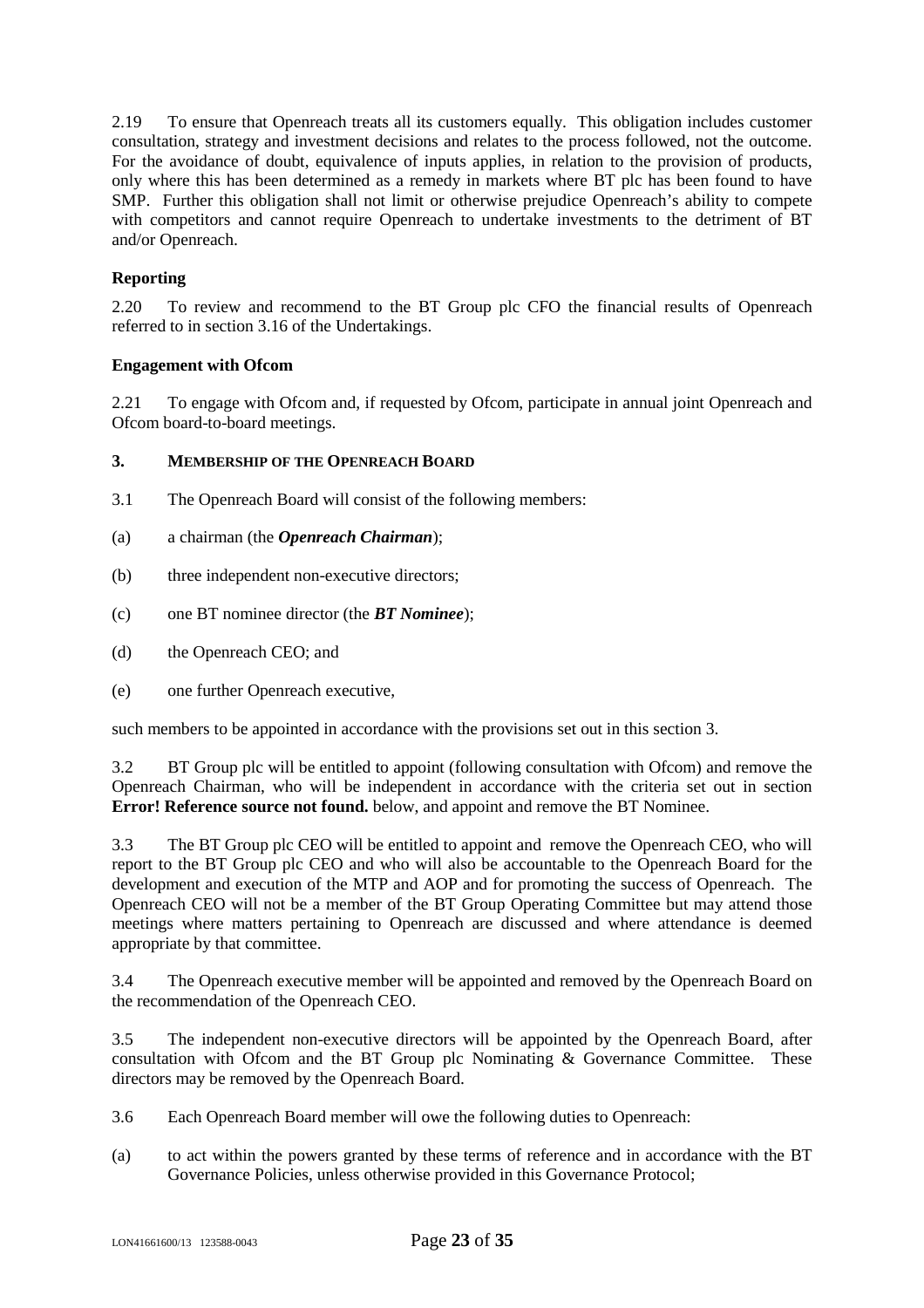- (b) to promote the success of Openreach and in doing so have regard (amongst other matters) to:
	- (i) the likely consequences of any decision in the long term;
	- (ii) the interests of employees of BT working for Openreach;
	- (iii) the need to foster Openreach's relationships with suppliers, customers and others;
	- (iv) the impact of Openreach's operations on the community and the environment; and
	- (v) the desirability of Openreach maintaining a reputation for high standards of business conduct;
- (c) to exercise its own independent judgment;
- (d) to exercise reasonable care, skill and diligence;
- (e) to avoid conflicts of interest (subject to section 7 below);
- (f) not to accept benefits from third parties;
- (g) to declare an interest in a proposed transaction or arrangement; and
- (h) to act in the best interests of BT plc and its shareholders.

3.7 All Openreach Board members should be able to allocate sufficient time to discharge effectively their responsibilities and duties in respect of Openreach.

3.8 The independent non-executive directors and the Openreach Chairman referred to in this section [3](#page-22-0) shall not be:

- <span id="page-23-0"></span>(a) an employee or former employee of BT (within the last five years);
- (b) a director, senior executive or employee of any Communications Provider;
- <span id="page-23-1"></span>(c) a partner, director or senior executive of any firm, company or organisation providing consultancy services to BT or any other Communications Provider;
- (d) a person with close family ties to any person falling within the categories set outin [\(a\)](#page-23-0)to [\(c\)](#page-23-1) above;
- (e) an Ofcom employee; or
- (f) a material shareholder (directly or indirectly) in BT Group plc or in any other Communications Provider.

3.9 The Openreach Board as a whole will have the appropriate balance of skills, experience, independence and knowledge of Openreach to enable it to discharge its duties and responsibilities effectively.

3.10 Appointments of the independent non-executive directors and of the Openreach Chairman to the Openreach Board are for a period of up to three years, extendable for two further three-year periods, provided the director still meets the criteria for membership of the Openreach Board.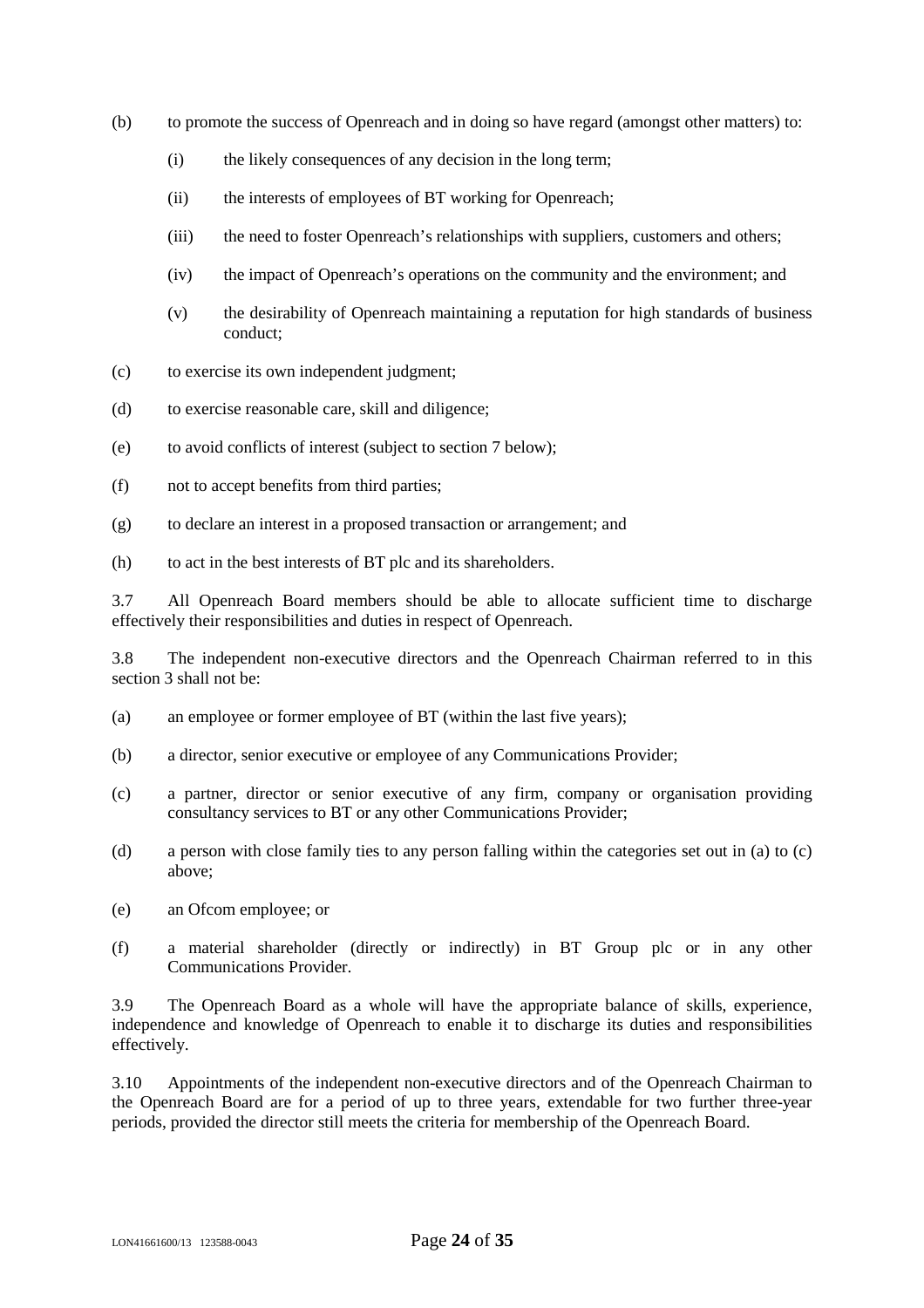#### **4. PROCEEDINGS OF THE OPENREACH BOARD**

4.1 The Openreach Board will meet as often as it deems necessary at such times and places determined by the Openreach Chairman. The Openreach Board must approve the annual calendar of its meetings. The Openreach Board may hold meetings by telephone or using any other method of electronic communication and may take decisions without a meeting by unanimous written consent, when deemed necessary or desirable by the Openreach Chairman.

4.2 Openreach Board meetings may be convened at any time, by the Openreach Chairman or any other two directors.

4.3 The quorum will be four directors including the Openreach Chairman and the BT Nominee and at least two independent non-executive directors.

4.4 A duly convened meeting of the Openreach Board at which a quorum is present is competent to exercise all or any of the authorities, powers and discretions vested in or exercisable by the Openreach Board.

4.5 The Openreach Board will aim to reach decisions on a unanimous basis. Where it is unable to do so, decisions will be made on a majority basis. Any Openreach Board member's dissension in relation to a majority decision shall be noted in the minutes. Each director will be entitled to cast one vote. .

4.6 Unless otherwise agreed by all members of the Openreach Board, notice of each meeting confirming the venue, time and date (and dial-in details if required) of the meeting must be sent, with an agenda of the items to be discussed and any supporting papers, to each member of the Openreach Board, and to any other person required to attend the meeting.

#### **5. SECRETARY**

5.1 The Openreach Board shall be supported by a secretary, appointed by the Openreach Board, who shall ensure records of all Openreach Board decisions are made and kept. For the avoidance of doubt, the secretary is not a member of the Openreach Board.

5.2 The secretary must ensure that the Openreach Board receives information and papers in a timely manner to enable full and proper consideration to be given to the issues.

5.3 The secretary must minute the proceedings and resolutions of all meetings of the Openreach Board, including recording the names of those present and in attendance.

5.4 Draft minutes of Openreach Board meetings must be sent promptly to all members of the Openreach Board. Once approved, minutes must be sent to all members of the Openreach Board, unless the Openreach Board thinks it is inappropriate to do so.

#### **6. INFORMATION TO BT GROUP PLC**

6.1 The Openreach Chairman will report to the Chairman of the BT Group plc board following each Openreach Board meeting on the proceedings followed and decisions taken by the Openreach Board.

6.2 The minutes of Openreach Board meetings will be sent to the Company Secretary of BT Group plc, the BT Group plc CEO, the BT Group plc CFO and the Company Secretary of the BT plc board for information. These minutes shall be a fair, true and accurate summary of each Openreach Board meeting.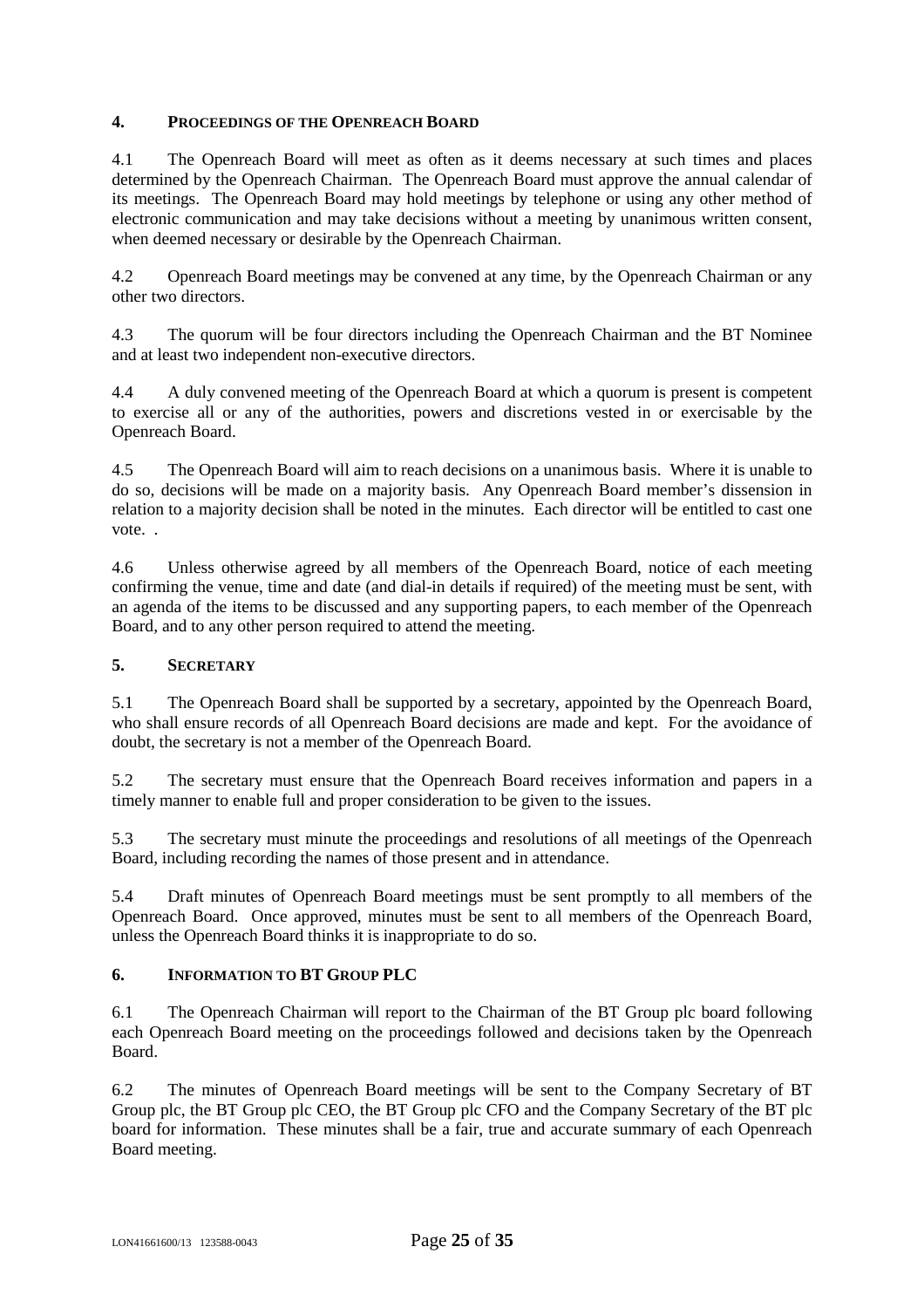6.3 For the avoidance of doubt and to the extent necessary and appropriate, the Openreach Board authorises the Openreach Chairman and the BT Nominee to share confidential information pertaining to Openreach, which they have acquired as a result of their position on the Openreach Board, with BT Group plc.

## <span id="page-25-0"></span>**7. CONFLICTS**

7.1 Openreach Board members will have a duty to avoid situational conflicts of interest and will be required to declare the existence of any such conflicts of interest to the Openreach Board.

7.2 Save with the prior written approval of all of the directors, in relation to any matter in which a director has any Conflict (an *Interested Director*), the Interested Director will not be entitled to:

- (a) attend or participate in any discussion of that conflict matter;
- (b) receive any information received by any director on that conflict matter; or
- (c) vote or be counted in the quorum in respect of that conflict matter,

and the quorum and voting requirements for board meetings will be adjusted so as not to require the presence of the Interested Director.

7.3 Any authorisation of a Conflict will, along with details of the nature of the Conflict, be notified to Ofcom within a reasonable period of time.

7.4 The secretary will maintain a record of all Conflicts declared including whether or not the Conflict was authorised.

- 7.5 For the purposes of this section7:
- (a) *Conflict* means any matter in which a director has a direct or indirect personal interest that conflicts, or possibly may conflict, with the interests of Openreach, including where there is a change in the circumstances set out in section 3.8, but the following shall not, in and of themselves, constitute a Conflict:
	- (i) the fact that a director has been appointed by BT or is employed by BT or holds a directorship in BT; or
	- (ii) the fact that any particular matter involves a transaction or arrangement between Openreach and any member of BT or any other line of business of BT plc (and accordingly, the Openreach Board shall, for the purposes of section 177 of the Companies Act 2006, be deemed to be aware of any such matter).

#### **8. OPENREACH COMPLIANCE COMMITTEE**

8.1 The OCC shall consist of the three independent directors of the Openreach Board and the independent Openreach Chairman.

8.2 The Openreach Chairman will be the independent chairman of the OCC (the *OCC Chairman*).

8.3 The OCC shall meet at least four times a year and at any other times at the request of the OCC Chairman.

8.4 The quorum for the OCC shall be three members present, one of whom must be the OCC Chairman or his nominee.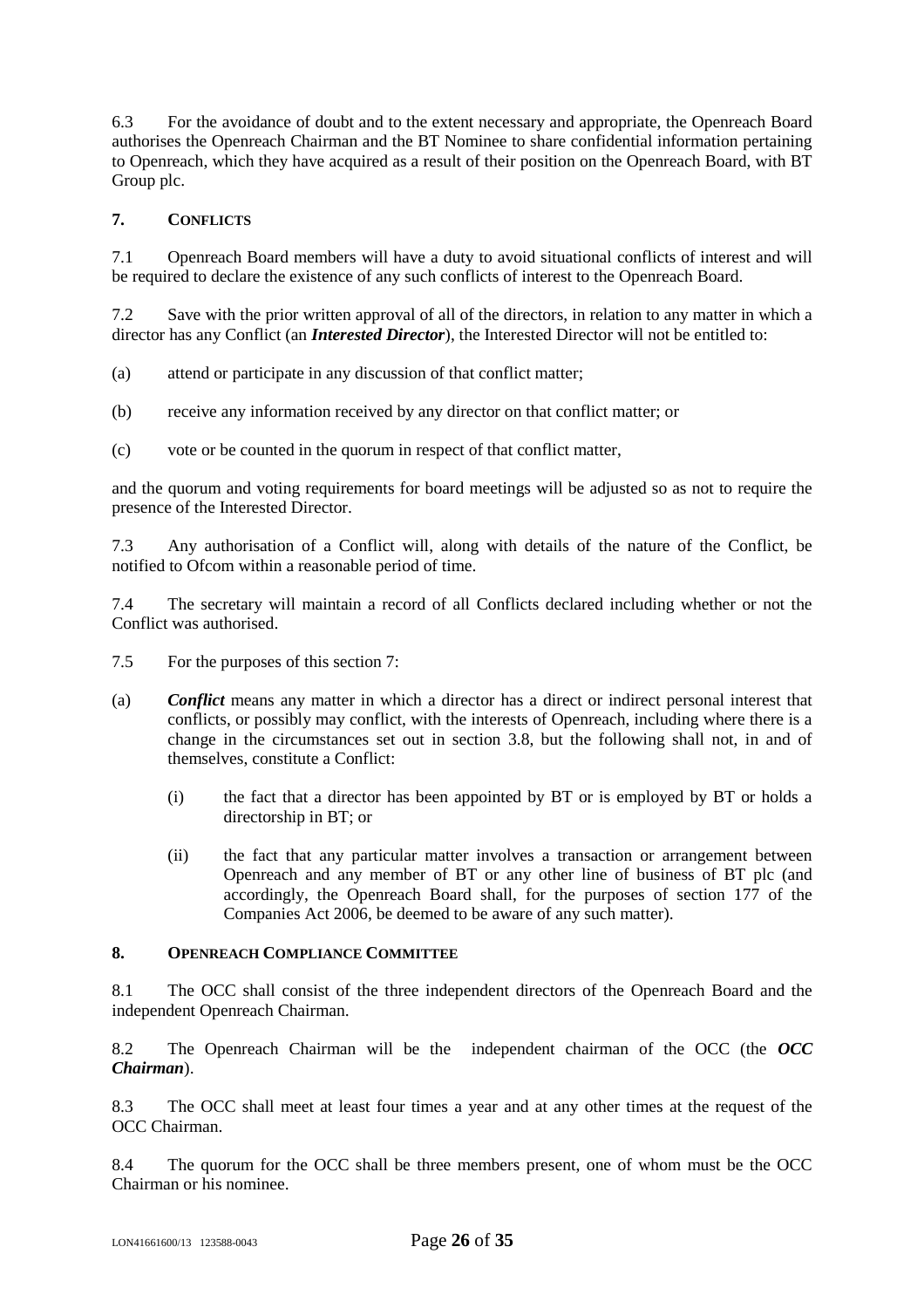8.5 Each member will be entitled to cast one vote. The OCC will aim to reach decisions on a unanimous basis. Where it is unable to do so, decisions will be made on a majority basis with the OCC Chairman having a casting vote.

- 8.6 The OCC will:
- (a) review the content of the Code of Practice for employees of BT employed in Openreach;
- (b) review alleged breaches of the Undertakings and determine in each case whether a breach has occurred and whether it is trivial or non-trivial;
- (c) review complaints relating to Openreach's compliance with the Undertakings including those made by: (i) employees of BT to BT's confidential helpline and access routes established for general purposes; (ii) Openreach's customers; and/or (iii) Ofcom; and determine in each case whether a breach has occurred and whether it is trivial or non-trivial:
- (d) report back to complainants regarding the outcome of their complaints including whether the OCC considers a breach of the Undertakings has taken place;
- (e) report regularly to the Openreach Board on Openreach's compliance with the Undertakings including details of breaches and complaints. These reports will be included in the minutes of the relevant Openreach Board meeting; and
- (f) conduct an annual review of Openreach's compliance and Openreach's handling of customer complaints and representations, approve and provide to Ofcom a detailed report (the *Openreach report*) on the OCC's findings, and publish annually a summary of the Openreach report.
- 8.7 The OCC may:
- (a) of its own initiative, review or request the OOCC to review aspects of Openreach's compliance with the Undertakings; and
- (b) suggest to the Openreach Board remedial action to ensure its compliance with the Undertakings.

8.8 The OOCC will support the OCC, and the resource for the OOCC will be supplied by Openreach.

- 8.9 The role of the OOCC will be to:
- (a) support the OCC on matters within the OCC's remit by analysing and reporting on data relevant to Openreach's compliance with the Undertakings and conducting enquiries relevant to these matters as the OCC may from time-to-time require;
- (b) give its views to the OCC on the breaches and complaints referred to and any necessary action by Openreach to remedy or resolve them; and
- (c) produce reports to the OCC on the nature, type and pattern of breaches and complaints referred to above.

8.10 BT will ensure that the OOCC has reasonable and timely access to information held by BT that it needs to fulfil its role, regardless of where that information may be held by, or within, BT.

8.11 The OOCC will be able to draw upon the expertise of functions within BT.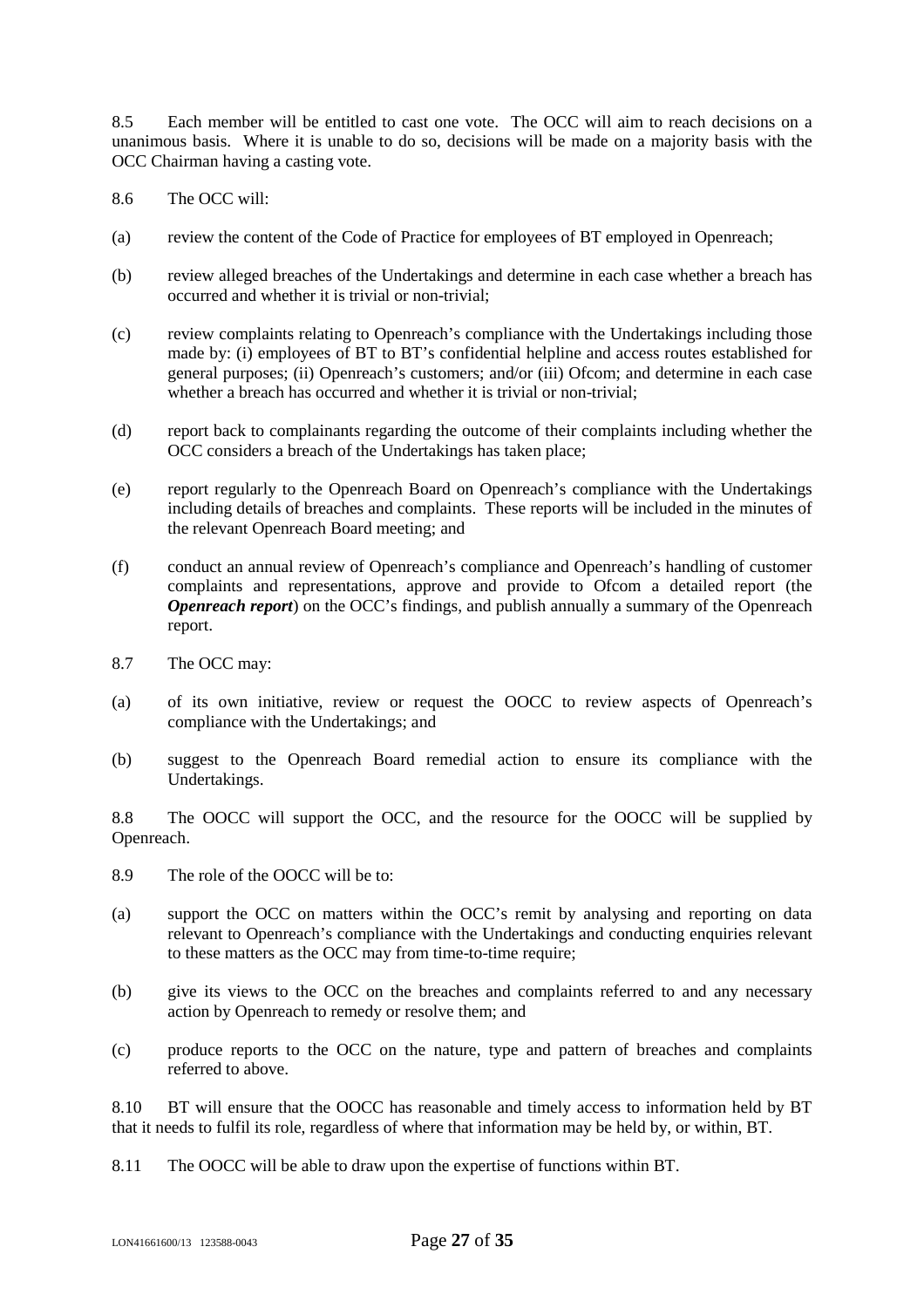#### **9. OTHER MATTERS**

- 9.1 The Openreach Board must:
- (a) have access to sufficient resources in order to carry out its duties;
- (b) be given appropriate and timely training, in the form of an induction programme for new members and on an ongoing basis for all members;
- (c) give due consideration to all applicable laws and regulations; and
- (d) oversee any investigation of activities which are within its terms of reference.

9.2 The Openreach Board will apply those principles of the UK Corporate Governance Code (based overall on the underlying principles of good governance: accountability, transparency, probity and focus on the sustainable success of an entity over the longer term) which it considers appropriate and relevant to the operation of Openreach.

## **10. AUTHORITY**

- 10.1 The BT plc board authorises the Openreach Board to:
- (a) undertake any activity within its terms of reference;
- (b) seek any information from any employee or contractor of any member of the Group that it requires to perform its duties;
- (c) call any employee or contractor of any member of the Group to be questioned at an Openreach Board meeting, as and when required; and
- (d) delegate any of its powers to one or more of its members, the chairman or the secretary.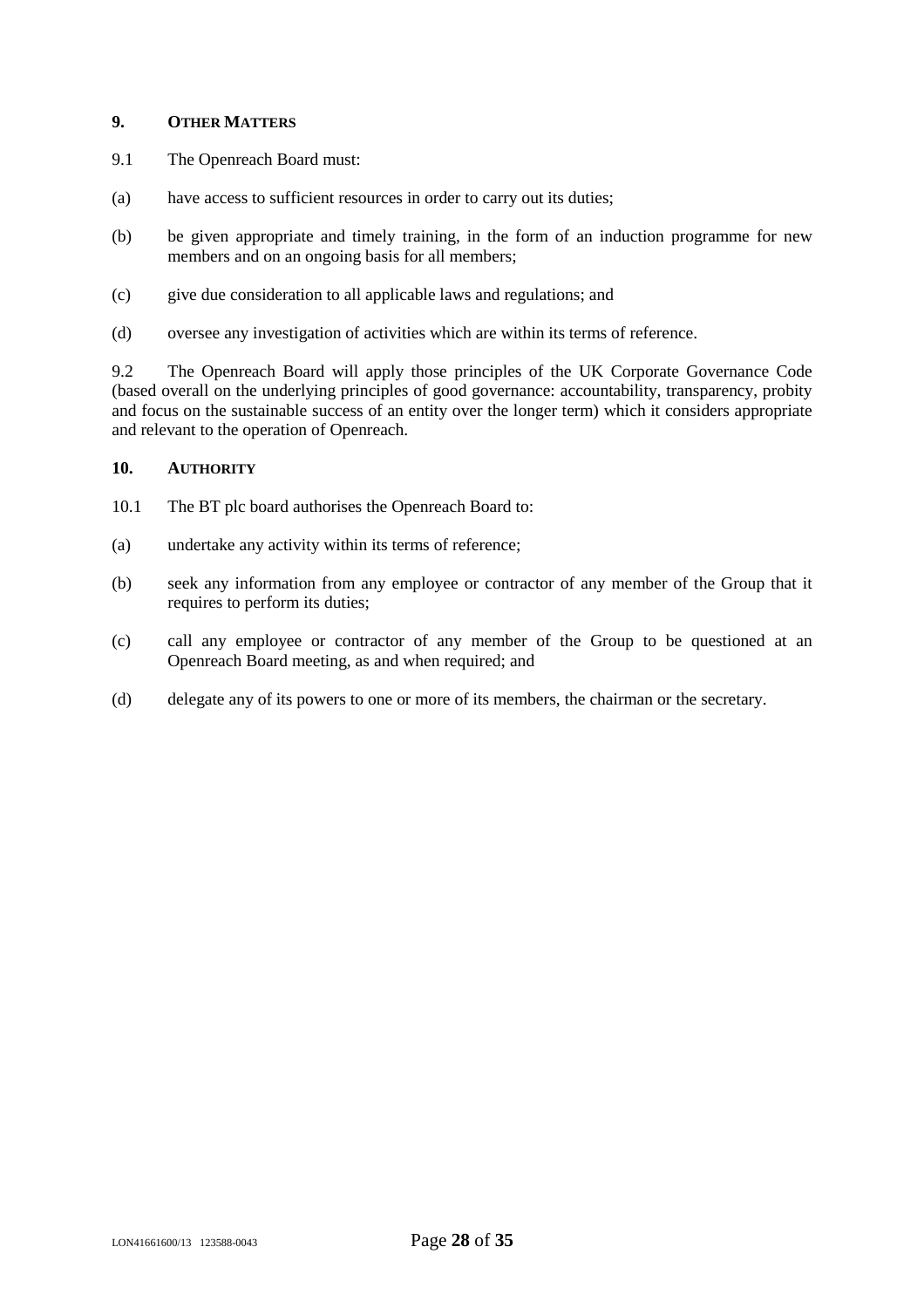#### <span id="page-28-0"></span>**PART B : DUTIES OF THE OPENREACH EXECUTIVE**

1.1 The Openreach Executive will produce (annually) the MTP. The MTP will include a detailed plan and financial budget for the first year and outline plans and financial budgets for the subsequent years. The MTP will form the basis for the AOP. The AOP shall give a detailed financial and operational plan for the year ahead and the MTP will provide a strategic plan and outline financial budget to anticipate and guide activity in the subsequent years. The AOP and MTP will be informed by ongoing Communications Provider engagement by the Openreach Executive.

- 1.2 The MTP and AOP will be devised according to the following steps:
- (a) on the basis of indicative targets of revenue, EBITDA, capex and cash flow proposed by BT Group plc board (which themselves were informed by Openreach's then current MTP), the Openreach Executive will develop a draft MTP and AOP, setting out in particular:
	- (i) budget envelopes and targets;
	- (ii) product-level financial underpinnings;
	- (iii) volumes and portfolio evolution;
	- (iv) platform evolution; and
	- (v) an investment plan;
- (b) the Openreach Executive will submit the draft MTP and AOP to the BT Group plc CEO and BT Group plc CFO for review, following which the Openreach Executive shall submit the draft MTP and AOP to the Openreach Board to review and approve. ;
- (c) the Openreach Executive will also prepare a high level summarised version of the MTP and AOP for the Openreach Board to submit to the BT Group plc CEO and the BT Group plc CFO for review, following which the summarised version will be submitted to the BT Group plc board for approval or amendment. The summarised version will contain:
	- (i) high-level budgets for revenue, EBITDA, capital expenditure and cash flow;
	- (ii) portfolio level financial underpinnings; and
	- (iii) high level details of major strategic programmes.

1.3 Following each year of operation, the AOP shall include a commentary on the previous year's implementation as well as a commentary on the application of the Undertakings.

1.4 The Openreach Executive will report monthly to the Openreach Board to give details of Openreach's performance against the AOP, including against key performance indicators. The Openreach Executive shall provide to the BT Group plc CFO reforecasts of its likely out-turn against the AOP and MTP, in a timetable coordinated with the rest of BT.

1.5 The Openreach CEO will have delegated authority from BT and the Openreach Board to authorise the capital expenditure projects as detailed within the AOP. The Openreach CEO shall also have delegated authority, having consulted with the Openreach Board, to make changes to the composition of the capital expenditure projects within the MTP or the AOP capital expenditure budget, in fulfilment of Openreach's best interests and its obligation to serve its customers equally in respect of SMP Products (as defined in the Undertakings), except in the case of items identified in the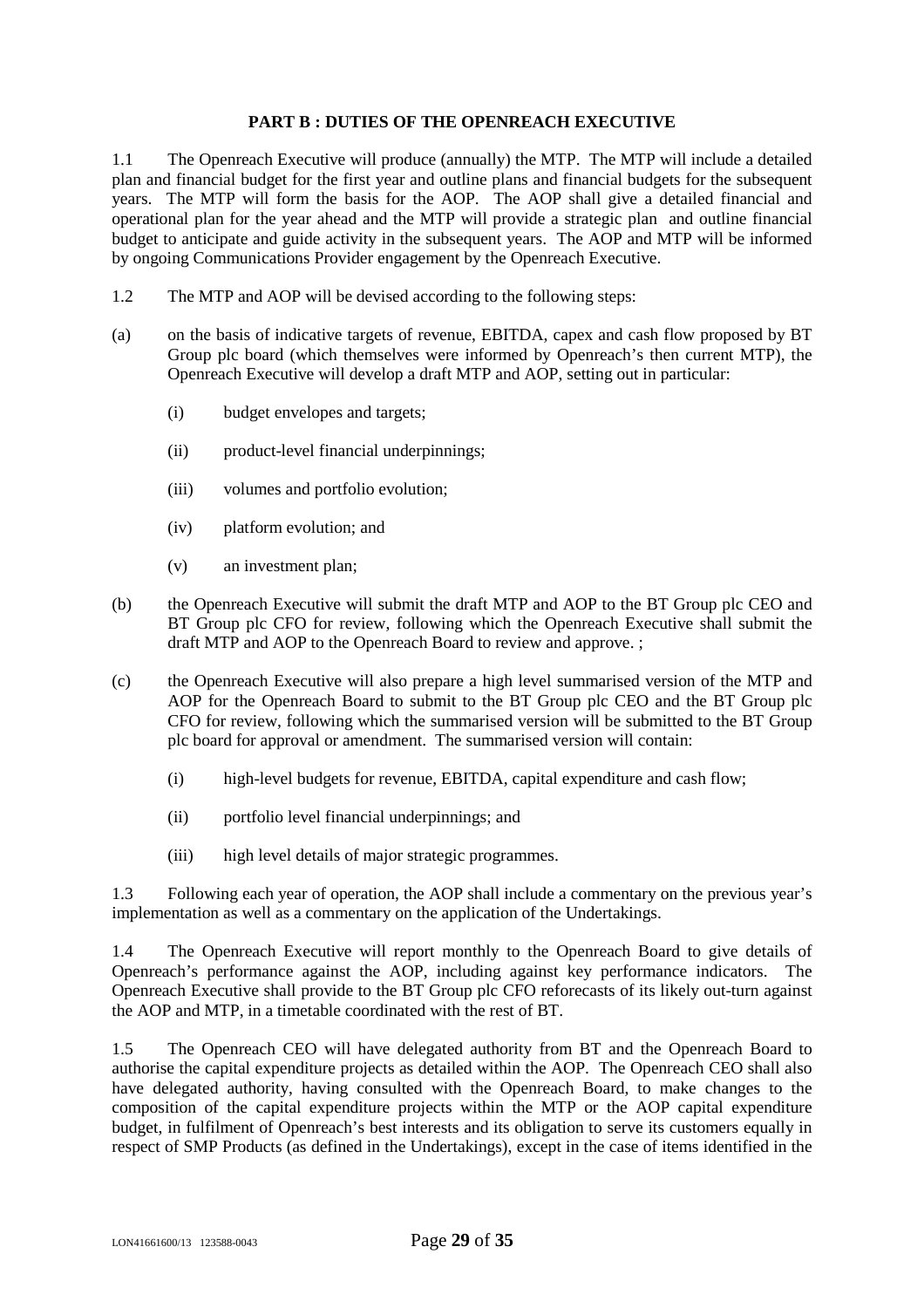AOP or MTP as items of significant strategic importance to BT; in such cases the Openreach CEO will develop a proposal for the Openreach Board to submit to the BT Group plc board for approval.

1.6 In the case of a negative or detrimental variation in Openreach's total revenue, EBITDA, capex or cash flow relative to the AOP and MTP as described below, the following will occur:

- (a) if the actual variance in any month is up to and including 5 per cent., the Openreach Executive, in consultation with the BT Group plc CEO and/or BT Group plc CFO, will develop a remedial plan for approval by the Openreach Board; or
- (b) if the actual variance is above 5 per cent., and/or the forecast variance for the year is above £50 million for EBITDA, capex or cash flow; or above £100 million for revenue, the Openreach Executive will follow the steps in (a) above, and will additionally recommend the remedial plan to BT Group plc board for authorisation or amendment.

1.7 Where, during the Confidential Phase of the Customer Consultation Process pursuant to section 1 of Part D of this Governance Protocol, proposals for investment are considered by Openreach but (i) are of significant strategic importance to BT or (ii) cannot be financed within the agreed capital expenditure budget of Openreach or (iii) arise in connection with section 2.8 of Part A of this Governance Protocol, the Openreach CEO shall confidentially advise the BT Group plc CEO and BT Group plc CFO of the possibility of a material increment to the Openreach investment requirement. Any such proposed investment which is less than £100 million will require the prior approval of the BT Group plc CEO and BT Group plc CFO. Where the investment is in excess of £100 million or of significant strategic importance, the prior approval of the BT Group plc board will be required.

1.8 The Openreach Executive will engage with Openreach's customers and other stakeholders including Ofcom, as they deem necessary and appropriate to understand their issues and concerns.

1.9 Subject to sections 1.5, 1.6 and 1.7 of this Part B, the Openreach Executive may develop plans for review and approval by the Openreach Board on major operational and investment decisions, for example:

- (a) form, technical decisions and timing of major access network investments;
- (b) new products and technologies, or enhancements to existing products; and
- (c) timing and prioritisation of product, system and process investment.
- 1.10 The Openreach Executive is responsible for:
- (a) the day-to-day management of Openreach in accordance with the AOP and MTP;
- (b) the execution of the AOP and the MTP both in relation to financial performance and operational performance (including in relation to quality of service, investment and productivity); and
- (c) developing Openreach's strategy, objectives, budget and forecasts.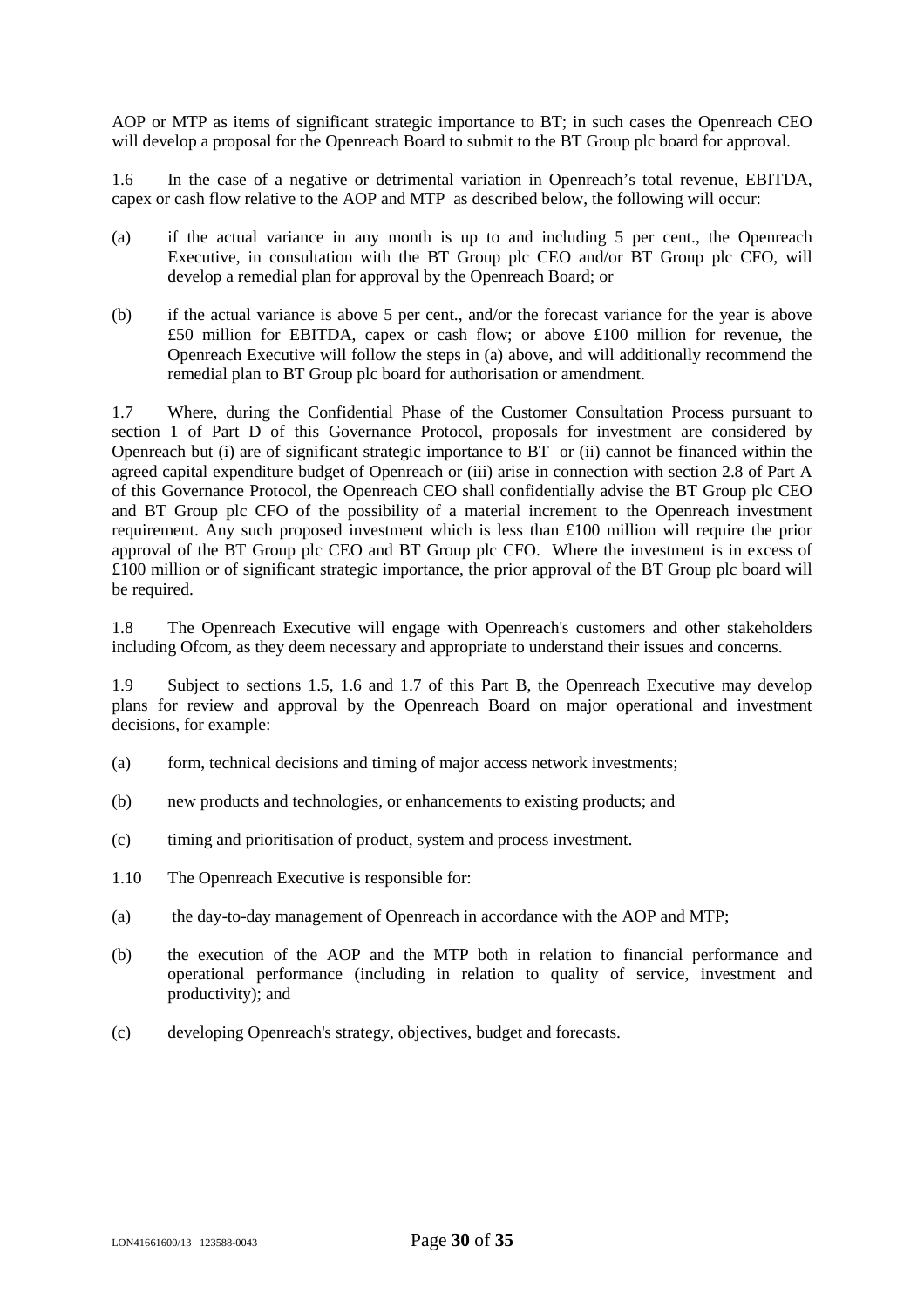#### <span id="page-30-0"></span>**PART C : MATTERS RESERVED FOR THE BOARDS OF BT GROUP PLC AND BT PLC RESPECTIVELY**

1.1 Openreach will, unless otherwise provided in this Governance Protocol, remain subject to the BT Governance Policies. The BT Governance Policies include:

- (a) the matters reserved for the BT Group plc board and the BT plc board;
- (b) the terms of reference for the BT Group Operating Committee;
- (c) delegations of authority which provide rules, guidelines and approval matrices for decisionmaking within the lines of business and functions in BT; and
- (d) the BT policy reserved powers which address key areas with BT-wide significance which are not reserved to the BT Group plc board, the BT Group Operating Committee or the lines of business within BT, for example in relation to compliance with anti-corruption and bribery, data protection, competition, or human rights legislation, BT HR policies, treasury matters and BT accounting policies.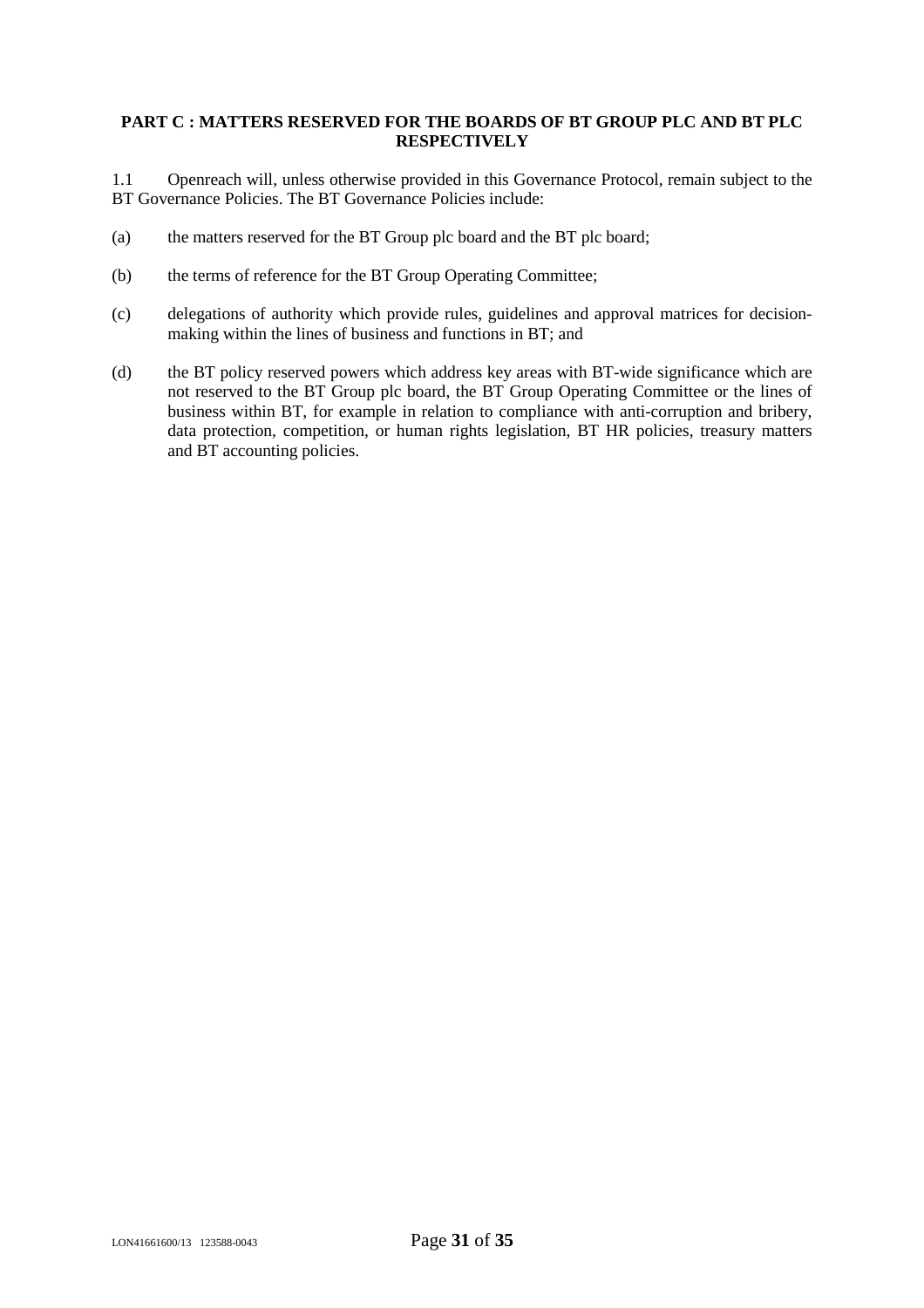## <span id="page-31-0"></span>**PART D : CUSTOMER CONSULTATION PROCESS**

Both the Openreach Board and the Openreach Executive will ensure the following process is followed in relation to significant investments related to the future development of Openreach's networks and products.

#### **1. THE CONFIDENTIAL PHASE (INVESTMENT AND TECHNOLOGY CHOICE)**

1.1 Openreach will be open to receiving well-developed proposals from Communications Providers regarding the development of Openreach networks and products, including on a coinvestment or risk-sharing basis. Openreach will take into account and fairly evaluate such proposals when developing Openreach's proposals for investment in its networks and products.

1.2 The initial confidential phase persists when Openreach is considering a significant investment decision related to the future development of Openreach's networks and products, for which the use of BT capital will be considered by BT Group plc.

- 1.3 The considered investments will not be disclosed outside Openreach, except:
- (a) with the consent of the Communications Provider proposing the investment; or
- (b) where proposals for investment are considered by Openreach to be (i) of significant strategic importance or (ii) cannot be financed within the agreed capital expenditure budget of Openreach or (iii) arise in connection with section 2.8 of Part A of this Governance Protocol, section 1.7 of Part B of this Governance Protocol shall apply.

1.4 Once Openreach has formed an intention to consider seriously a significant investment in its networks and products, which it considers could form the basis for new forms of network access, it should announce its intention to do so at an early point in deliberations, to be able to consult with Communications Providers.

1.5 During this process, Openreach will not make any changes to the network which would prevent the provision of the network access envisaged in the proposals.

#### **2. THE PUBLIC PHASE (COMMERCIAL AND TECHNICAL FEASIBILITY)**

2.1 The public phase begins when Openreach publicly announces an intention to consider seriously a significant investment in its networks and products, which it considers could form the basis for new forms of network access, and continues until a formal decision concerning the proposal is made. During this phase Openreach will consult with Communications Providers to establish their needs and potential demand for the proposed networks and products.

2.2 If such demand exists, and Openreach decides to proceed with the proposals and, where required by Part B of this Governance Protocol, BT Group plc agrees to allocate the requisite capital in accordance with Part B of this Governance Protocol, Openreach will announce an intention to proceed with the proposal, subject to an approved business case.

#### **3. THE COMMITTED PHASE (IMPLEMENTATION)**

3.1 The committed phase will run from the time Openreach and BT (where required by Part B of this Governance Protocol) have made their respective decisions (as provided for in Part B of this Governance Protocol) concerning the investment, until the network is deployed or service launched.

3.2 Openreach will identify the commercial and technical feasibility of the new form of network access, through industry fora with its Communications Provider customers.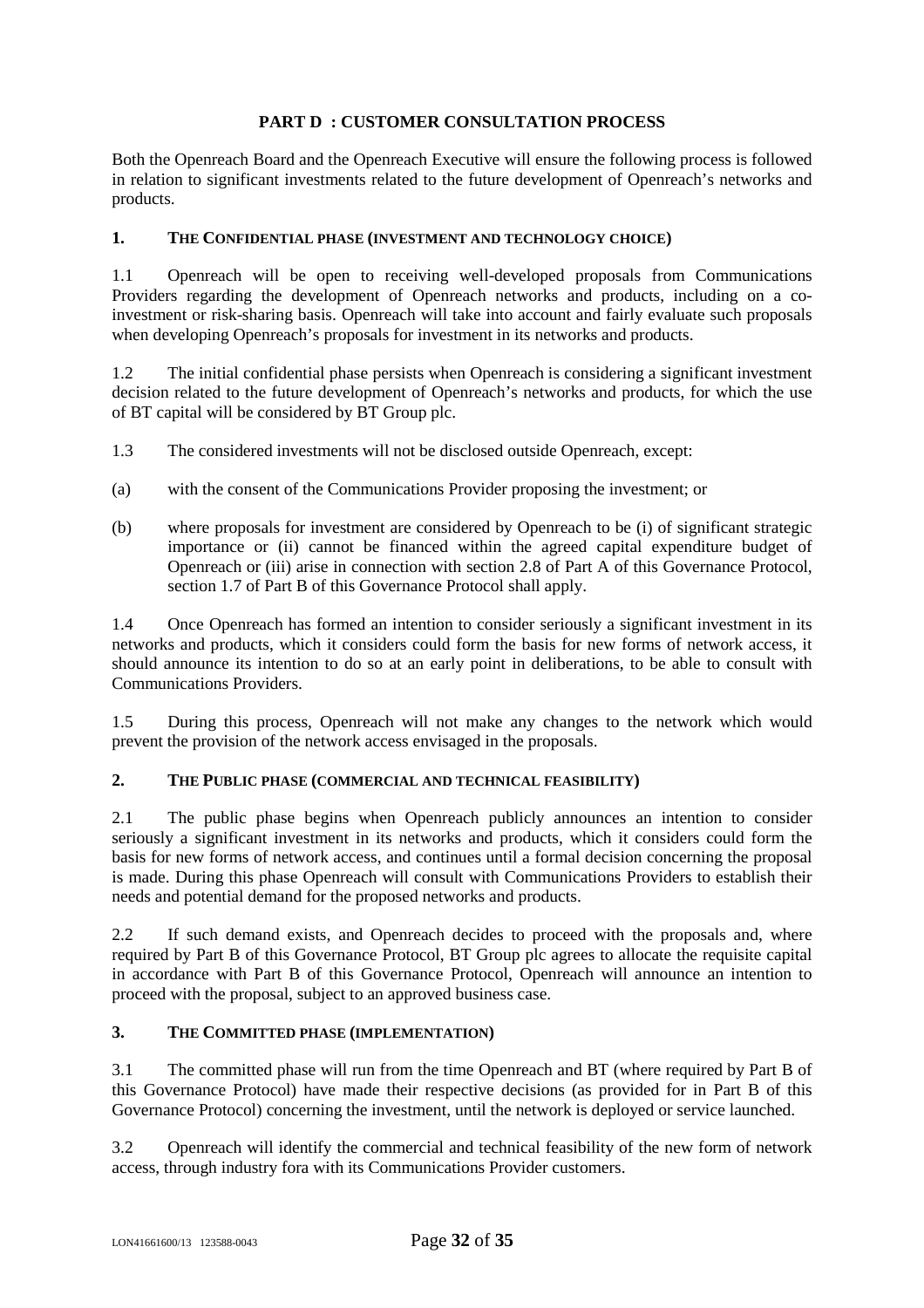3.3 If, after consultation, Openreach commits to developing the commercial application of a new form of network access, Openreach will establish an industry group comprising Communications Provider customers to agree key aspects of the transition. Openreach will work with this group to:

- (a) produce a reference interconnection architecture, setting out the manner in which the new and existing forms of network access are expected to interconnect with each other;
- (b) produce an implementation plan including the process for migrating to the new form of network access;
- (c) produce a communications plan setting out how this implementation will be communicated to end-users; and
- (d) oversee the actual implementation, taking any such action as may be necessary in order to ensure that the above plans are achieved.

For the avoidance of doubt, the industry group will not be responsible for managing the deployment by Openreach of the new form of network access, nor can the group's actions have the effect of materially delaying the deployment, except with the agreement of Openreach.

3.4 Openreach will publish guidelines setting out the consultation principles it will follow for consultations about the new network access. The guidelines will include objectives for each consultation and the process and timescale for responses, as well as a statement explaining decisions made. Openreach will also publish its implementation plan of record at appropriate intervals, to include information on interconnection, migration plans, and indicative non-binding road maps over two years for SMP Products likely to be provided using the new network access.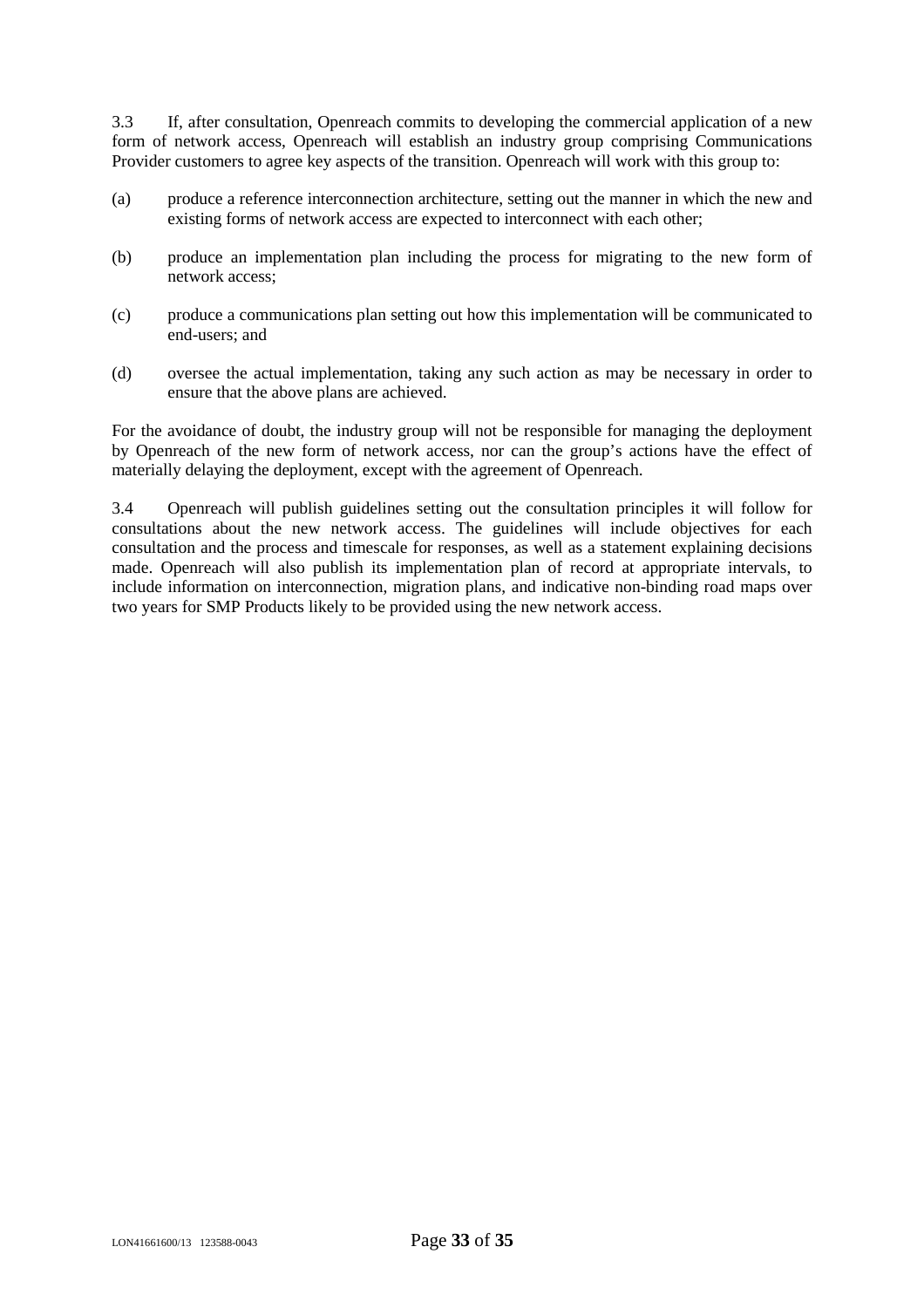## <span id="page-33-0"></span>**PART E : PROPOSED ADDITIONS TO THE BT PLC ARTICLES**

The following article will replace the existing Article 17 in the Articles of Association of BT plc:

#### **Article 17**

#### **17.1 DEFINITIONS**

17.1.1 In this Article 17, the following definitions will apply:

**BT** has the meaning given to it in section 2 of the Undertakings.

**Communications Providers** has the meaning given to it in section 2 of the Undertakings.

**Openreach** has the meaning given to it in section 2 of the Undertakings.

**Openreach Board** means the committee of the Board of Directors constituted and regulated in accordance with Article 17.2.

**Openreach Governance Protocol** means the governance protocol in respect of Openreach annexed to the Undertakings.

**SMP** has the meaning given to it in section 2 of the Undertakings.

**Undertakings** means the undertakings given by the Company to Ofcom under the Enterprise Act 2002 on 22 September 2005, as varied from time to time.

#### **17.2 DELEGATION OF DIRECTORS' POWER TO COMMITTEES**

17.2.1 The Board can delegate any of their powers, authorities or discretions to committees of one or more directors or other people. If the Board have delegated a power, authority or discretion to a committee, any references in the Articles to using that power, authority or discretion include its use by the committee. A committee must comply with any regulations made by the Board. These regulations can require or allow people who are not directors to be co-opted onto the committee and can give voting rights to co-opted members, who can be counted in the quorum.

<span id="page-33-1"></span>17.2.2 Unless the Board specifically decide not to allow this, a committee can sub-delegate powers and discretions to sub-committees or other people.

17.2.3 References in the Articles to committees include sub-committees permitted under this Article.

17.2.4 If a committee includes two or more members, the Articles which regulate Board meetings and their procedure will also apply to committee meetings (if possible), unless these are inconsistent with any regulations for the committee which the Board has made under Article.17.[2.1.](#page-33-1)

17.2.5 A committee or sub-committee can be called a "board" or "council" or any other name the Board decide.

17.2.6 The Board shall at all times delegate such powers, authorities and discretion in respect of the management and operation of the Openreach line of business to a committee to be called the "Openreach Board". The Openreach Board must at all times be constituted in accordance with and comply with regulations made by the Board on the terms set out in the Openreach Governance Protocol, or as the Board shall otherwise determine.